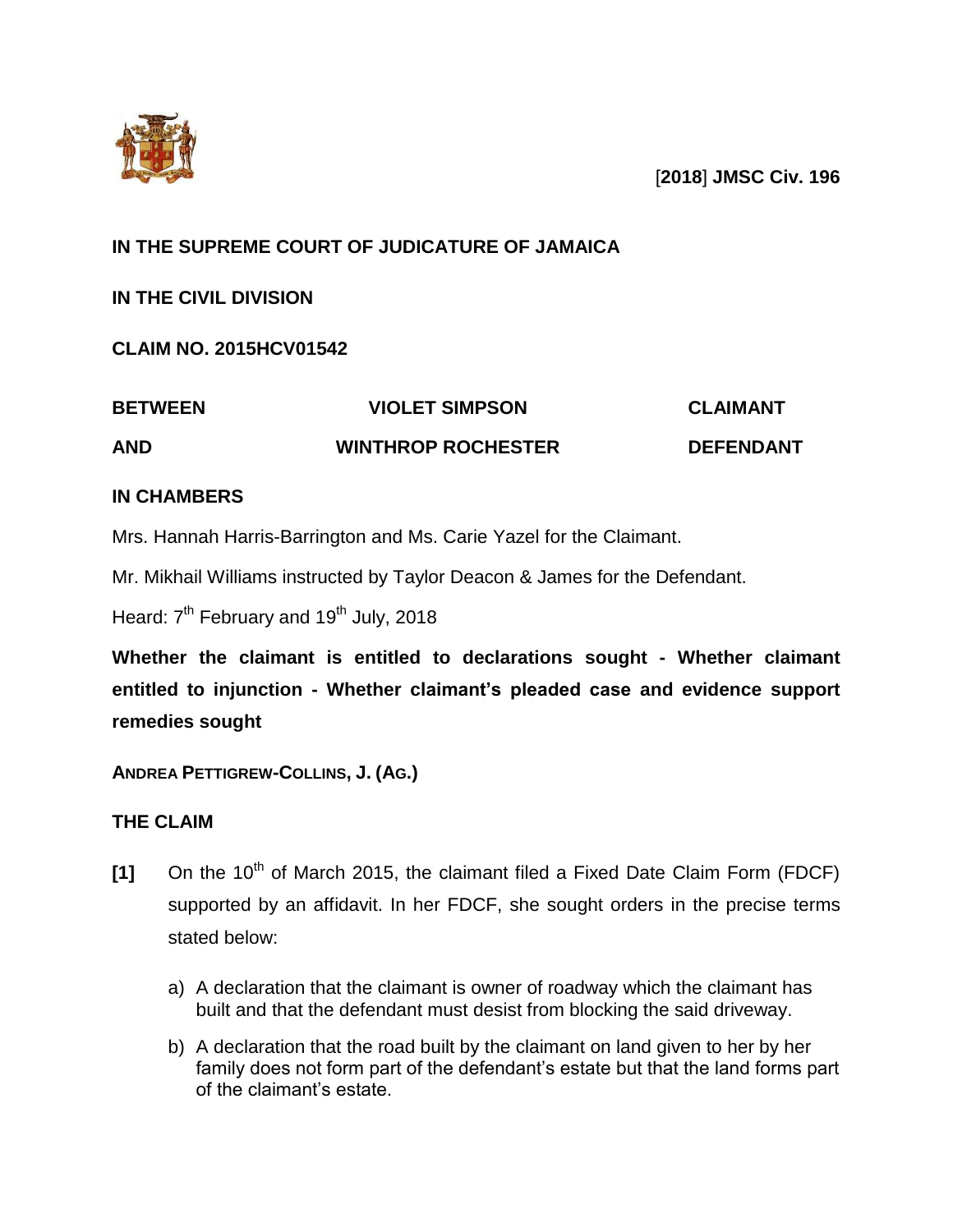- c) A mandatory interlocutory injunction against the defendant's constant interference to the claimant's access to her home.
- d) Interest.
- e) Costs and Attorney's costs of this claim be borne (sic) by the defendant.
- f) Any further or other relief as the court shall think fit.

## **BACKGROUND**

**[2]** The claimant also filed a Particulars of Claim which was later withdrawn. Permission was sought and granted for the claimant to file a second affidavit in support of her FDCF. Various applications, each supported by affidavit were filed by the claimant in this matter, some of which were struck out. On the occasion of the trial, the claimant through her Attorney-at-law intimated to the court that she was relying on her redacted affidavit filed on the 21<sup>st</sup> of September 2017. That affidavit stood as her evidence in chief. The initial affidavit filed along with the FDCF was titled as the affidavit of Hannah Harris-Barrington, yet the commencement curiously indicated that it was the affidavit of the claimant, Ms. Simpson. That document was however signed by Ms. Barrington. I have omitted reference to the superfluous material contained in the affidavit.

## **CLAIMANT'S EVIDENCE**

- **[3]** The following is the substance of the claimant's claim:
	- 1) She is the owner of land in an area known as Dunder Hill in the parish of St. Elizabeth.
	- 2) She built a road in order to access her home. This road is built on unregistered land.
	- 3) She was given permission by certain family members in or around 1991 to construct a private road which she refers to as a right of way in order to access her house which she built on her land.
	- 4) This road was built approximately ten years before the defendant purchased his land.
	- 5) This road is depicted on a survey diagram prepared pursuant to a survey carried out by Mr. Patrick Hendricks, Commissioned Land Surveyor on the  $27<sup>th</sup>$  of June 2017. That survey diagram bears Plan Examination Number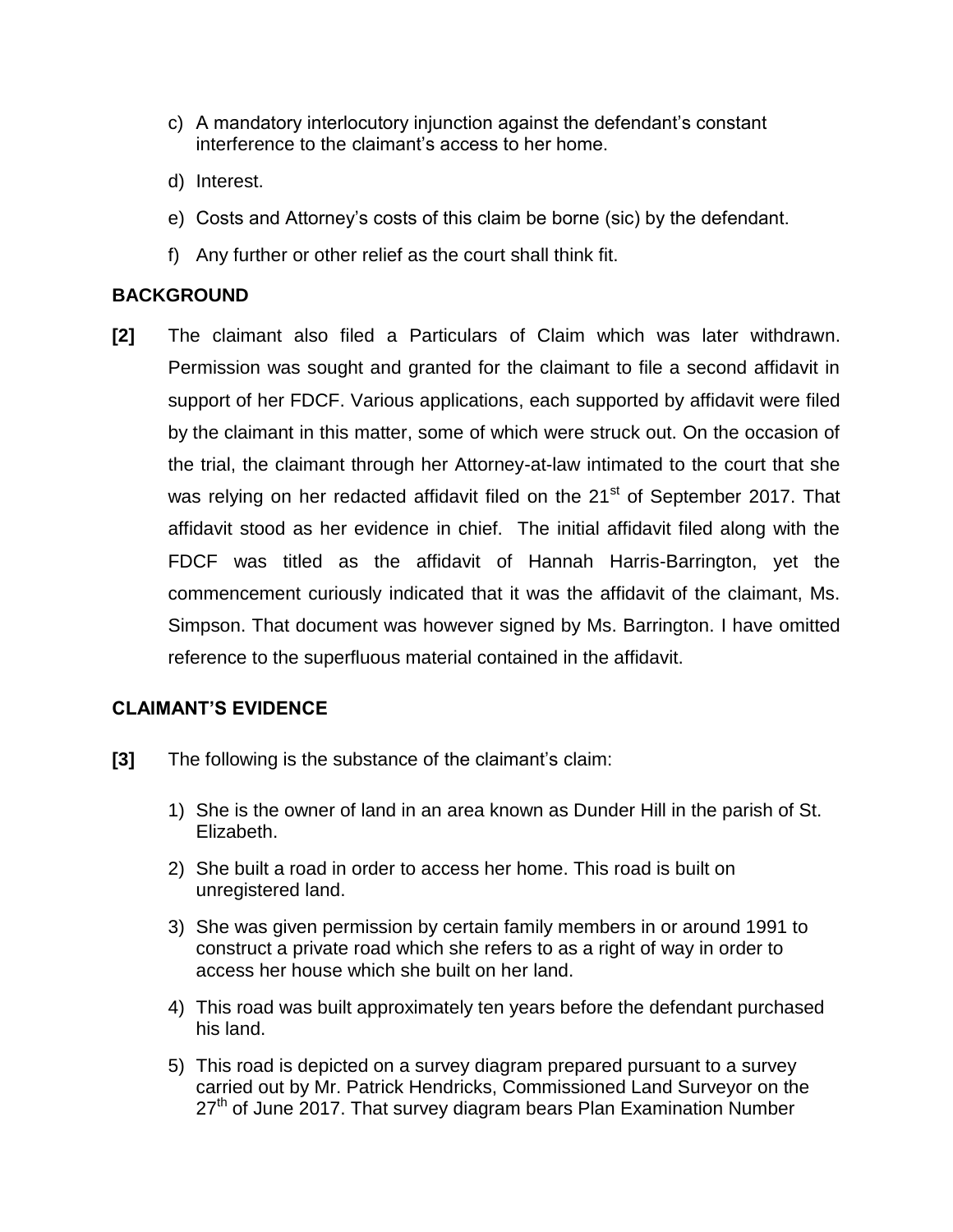374862. The survey diagram was tendered and admitted in evidence as exhibit 4.

- 6) The claimant expended sums to the tune of \$2,589,800 JMD to construct the road in question.
- 7) In or around 2004, the defendant bought land from Mr. Gurney Kenneth Simpson who is a family member of the claimant but the road is not included in the land that the defendant bought.
- 8) The defendant has repeatedly blocked the roadway leading to the claimant's house by placing boulders in the road. He has also placed signs indicating that the claimant should not use the road. She also said that the defendant has tied goats in the road.
- 9) It was not stated when her problems began, but her affidavit evidence is that as her house which she built became a picture of perfection, the defendant became "rude, obstructive, abusive, sexually vulgar and violent towards her." According to her, the defendant's conduct is borne out of jealousy because her house is picture-perfect whilst his is in an incomplete state.
- **[4]** The claimant tendered into evidence various documents purportedly in support of her claim. These documents include six police reports and a letter to the Superintendent of Police, none of which really assists the claimant's case. She also tendered into evidence a Notice to quit, directed at the defendant which was dated the  $3<sup>rd</sup>$  of November 2014. There were also three receipts reflecting the sums of \$700,000 JMD (exhibit 5), \$732,000 JMD (exhibit 6), \$1,157,000 JMD (exhibit 7) representing sums said to have been spent on the construction of the road. There were also a number of photographs.
- **[5]** During cross-examination, the claimant admitted that the road in question divides the defendant's land into 2 sections. She stated that Kenneth Simpson was in charge of the piece of land that was sold to the defendant. She also stated that Kenneth Simpson is her cousin and the son of one Izan Simpson, who is her father's cousin. She said further, that she is aware that Kenneth Simpson was granted Letters of Administration in the estate of Izan Simpson. She disagreed that the roadway in question is a part of registered property, because according to her, there is no title for the property but she also stated that she would not be surprised to find out that on the  $25<sup>th</sup>$  of March 1981, Mr. Kenneth Simpson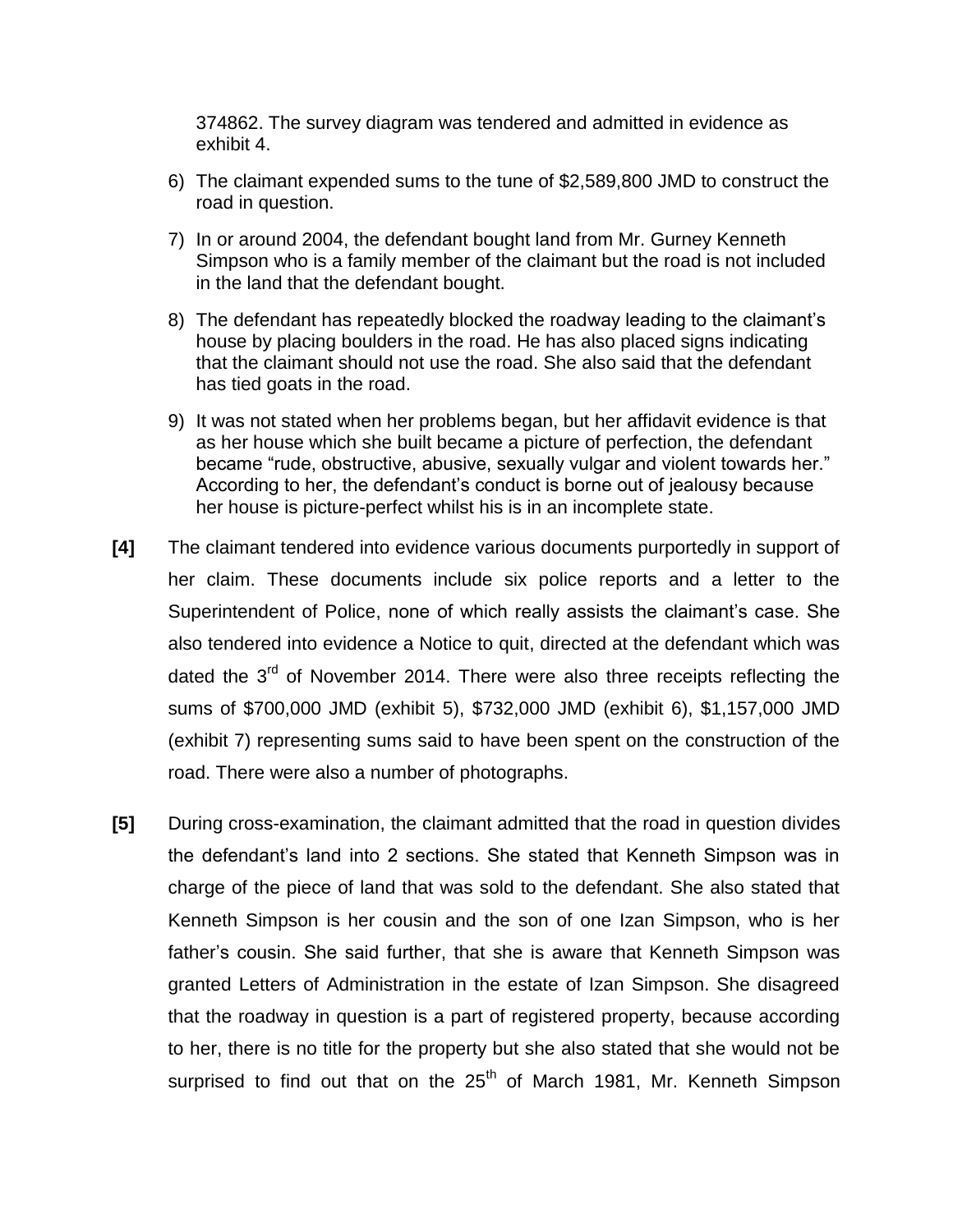received a registered title to the property through which the disputed road was built. Asked when was it that she constructed the road, the claimant said that it was around 1994 but that it was her brother Patrick who was in charge of the construction, because she was in the United States during the time of the construction. She admitted that there was a parochial road that runs from Bull Savannah to Chocolate Hole and that that road runs to the west of her property. The claimant also agreed that there were two boys under the age of 18 who resided in her household. She denied that the defendant had spoken to her about them driving her vehicle up and down the disputed road. She further denied that he had told her that if he saw them driving up and down the road again, he would put stones in the road in order to prevent them from doing so. She stated that she knew that the defendant had children staying at his home.

- **[6]** In answer to questions put by the court, the claimant stated that the persons who gave her permission to build the road are her cousins who are the brothers and sisters of Kenneth Simpson. She named these persons as Elder Holness, Loraine Lewis, Izet Ritchie and Ruby Davis. She said that at the time they gave her permission to do so, she was not in Jamaica and that this permission was given verbally.
- **[7]** One witness gave evidence on behalf of the claimant. The claimant had sought to tender into evidence as a hearsay document, a declaration purportedly signed by this witness as well as other persons. The defendant filed a notice to prove the authenticity of this and other documents. There was no affidavit filed in relation to this witness. Her evidence was quite short and was to the effect that she along with her four sisters, (one of whom is now deceased) gave the claimant authority to build the road in question. According to her, the property belonged to the five of them and to no one else. She was asked the following question during her examination in chief. "Was the road included in that part of the land that was sold to Mr. Winthrop Rochester?" Her response was "Yes, the road was there." According to her she gave the claimant permission to build the road in 1992.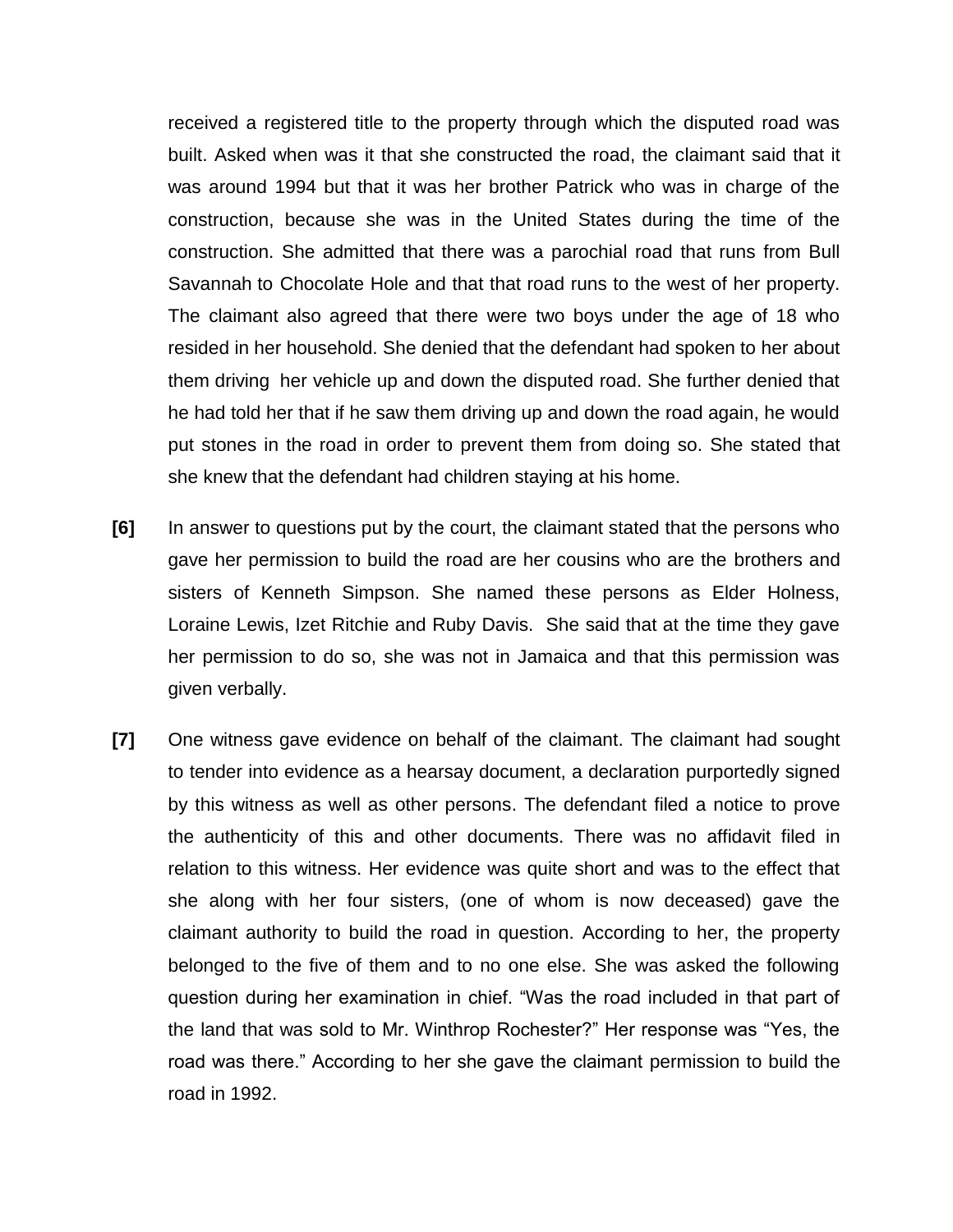#### **THE DEFENDANT'S EVIDENCE**

- **[8]** The defendant's affidavit which was filed on the 27<sup>th</sup> of March 2017 stood as his evidence in chief. His affidavit evidence is that the road in question was built on land registered at Volume 1234 Folio 364 of the Register Book of Titles. A copy of the duplicate certificate of title was exhibited and from that document it can be gleaned that the land was brought under the Registration of Titles Act on the  $25<sup>th</sup>$ of March 1991. It is also to be noted that there is no endorsement indicating a transfer of the property to the defendant. The defendant however stated that he purchased a part of the property registered at Volume 1234 Folio 364 from Mr. Gurney Kenneth Simpson in November of 2006. The defendant also exhibited a copy survey diagram which he said was supplied to him by Mr. Gurney Kenneth Simpson. This survey diagram was prepared by D.L. Rowe on the  $5<sup>th</sup>$  of June 1996 at the instance of Mr. Simpson. The defendant stated that the road in question which the claimant is saying was built in 1994 was indicated on the diagram as being in existence at the time of the survey. The defendant pointed out that notice of the survey was given to the secretary of the St. Elizabeth Parish Council, Mr. Gurney Simpson and Mr. Patrick Simpson and that this information is indicated on the surveyor's report.
- **[9]** The defendant also took issue with the receipts that were admitted in evidence as exhibits 5, 6 and 7. The basis of the objection was in part that the receipts that were dated the  $5<sup>th</sup>$  of March 1994, the  $3<sup>rd</sup>$  of April 1994 and the  $20<sup>th</sup>$  of April 1994 respectively are not authentic. The basis for that view are as follows:
	- 1) Exhibits 5 and 6 reflecting payments of \$700,000 and \$732,000 respectively were said to have been paid by Patrick Simpson but the claimant did not mention who Patrick Simpson was.
	- 2) The sums are exorbitant especially having regard to the fact that the sums were said to have been paid in 1994. The authenticity of exhibit 6 was also questioned on the basis that the invoice number is earlier in sequence than that of exhibit 5 yet exhibit 5 bears an earlier date.
- **[10]** The defendant also stated that at the time of purchase of the property, he intended to subdivide it into smaller lots and he formed the view that the fact that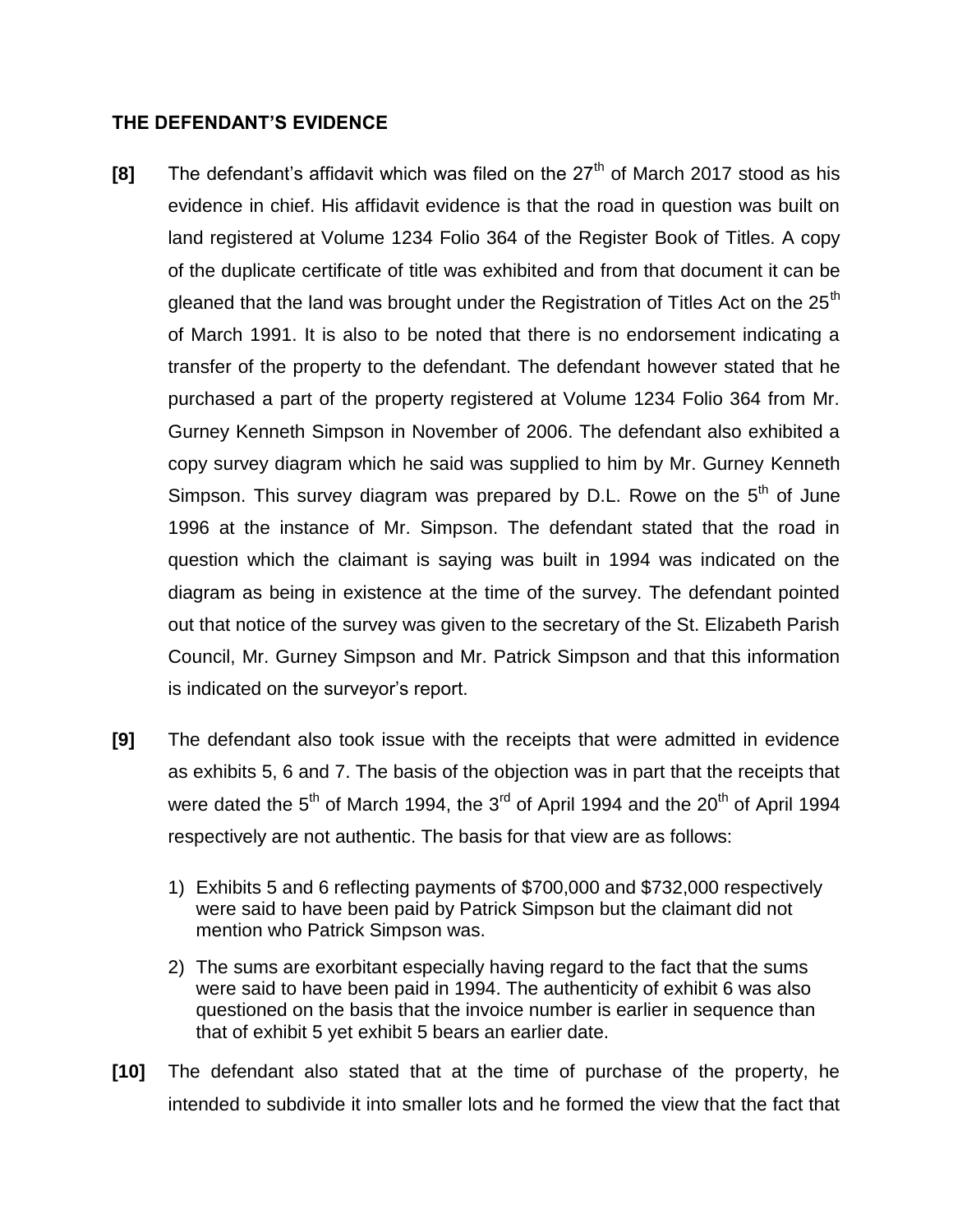there was a road running through the property made it ideal for that purpose. He gave other evidence about information Mr. Kenneth Gurney Simpson had given him regarding the road. He also said he caused the survey to be carried out on the land he purchased on the  $11<sup>th</sup>$  of October 2006. He exhibited a copy of that survey report. According to the defendant, that survey diagram confirmed that the road which runs through the property is a private road which forms part of the said property. The defendant also stated that there is no need for the claimant to travel through his land in order to gain access to her property because she has access from the parochial road which runs to the west of her property as well as via another road which runs to the north of her property. He stated that the survey diagram prepared in respect of the survey carried out on the  $4<sup>th</sup>$  of September 2014 at his instance clearly indicates that the parochial road leading north to Chocolate Hole and south to Dunder Hill is adjacent to the land which the claimant occupies.

**[11]** In the cross-examination, the defendant admitted that he had placed boulders in the disputed road. He also admitted that the claimant had been using the road when he began to occupy his property. He also admitted that the police had spoken to him regarding the placement of boulders in the road. In response to a question put by the court, the defendant said that the land occupied by the claimant adjoins the parochial road which runs from Chocolate Hole to Bull Savannah. Asked by the claimant's Attorney whether that road can be driven on, his response was "yes". It was then suggested to him that the road is mountainous and a car cannot be driven on it. It was also suggested to him that there was no other road for the claimant to use to get to her home apart from the one that she built. The defendant denied those suggestions.

#### **THE CLAIMANT'S SUBMISSIONS**

**[12]** The claimant through her Attorney-at-law, submitted that the law regarding private nuisance is relevant to these proceedings because the defendant has placed debris and rubble in the roadway thereby obstructing the claimant's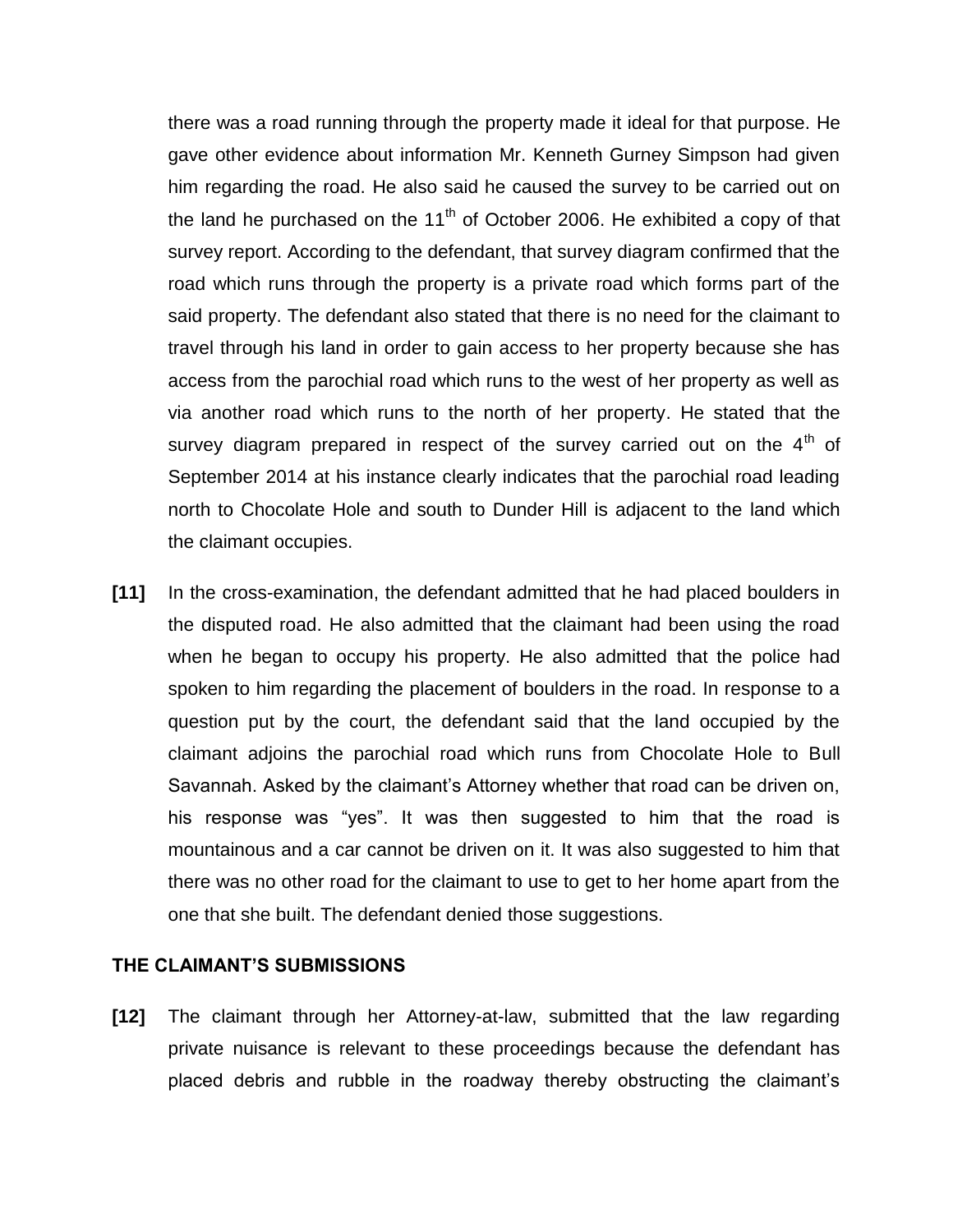access to her home and causing her to suffer grave inconvenience in accessing her home. It is also to be derived from the submissions that the claimant is saying that she has acquired an easement by prescription or by grant. She also stated that this easement is an easement by necessity because the claimant's property is landlocked. She made no submissions in relation to the claim of ownership which is the stratum on which her pleaded case was based.

#### **DEFENDANT'S SUBMISSION**

- **[13]** Counsel for the defendant filed extensive submissions in the matter for which this court is grateful. It is counsel's submission that the defendant is bound by her pleadings which is her FDCF and also by her affidavits that she has filed in this matter. The defendant claimed that although the claimant has two affidavits in the matter, she has sought to rely only on her redacted affidavit filed on the 21<sup>st</sup> of September 2017. It is the defendant's submission that the claimant cannot put forward any new factual arguments, allegations, and questions for the court to decide at trial and seek new remedies without the requisite affidavit evidence. Further the claimant cannot rely on any new factual allegation without having received the court's permission to do so and further, that permission should have been received before the fact and not after, therefore the claimant cannot retroactively seek permission. In support of her submission, reliance is placed on Rule 8.9(1) and Rule 8.9A of the Civil Procedure Rules (CPR). It is the further submission that a sanction is created by the provisions of Rules 8.8, 8.9(1) and 8.9A and therefore Rules 26.7 and 26.8 are invoked.
- **[14]** The defendant submitted in the alternative that if the court is of the view that Rule 8.9A falls outside of the ambit of Rules 26.7 and 26.8, Rule 20 is applicable and the claimant would then have required the court's permission after the first hearing in order to amend her pleadings. The defendant further submitted that the court needs to consider what constitutes "statement of case" or "pleadings" in the context of this case. The defendant cited the case of **Marvalyn Taylor-Wright v Sagicor Bank Jamaica Ltd.** [2016] JMCA Civ 38 and reproduced from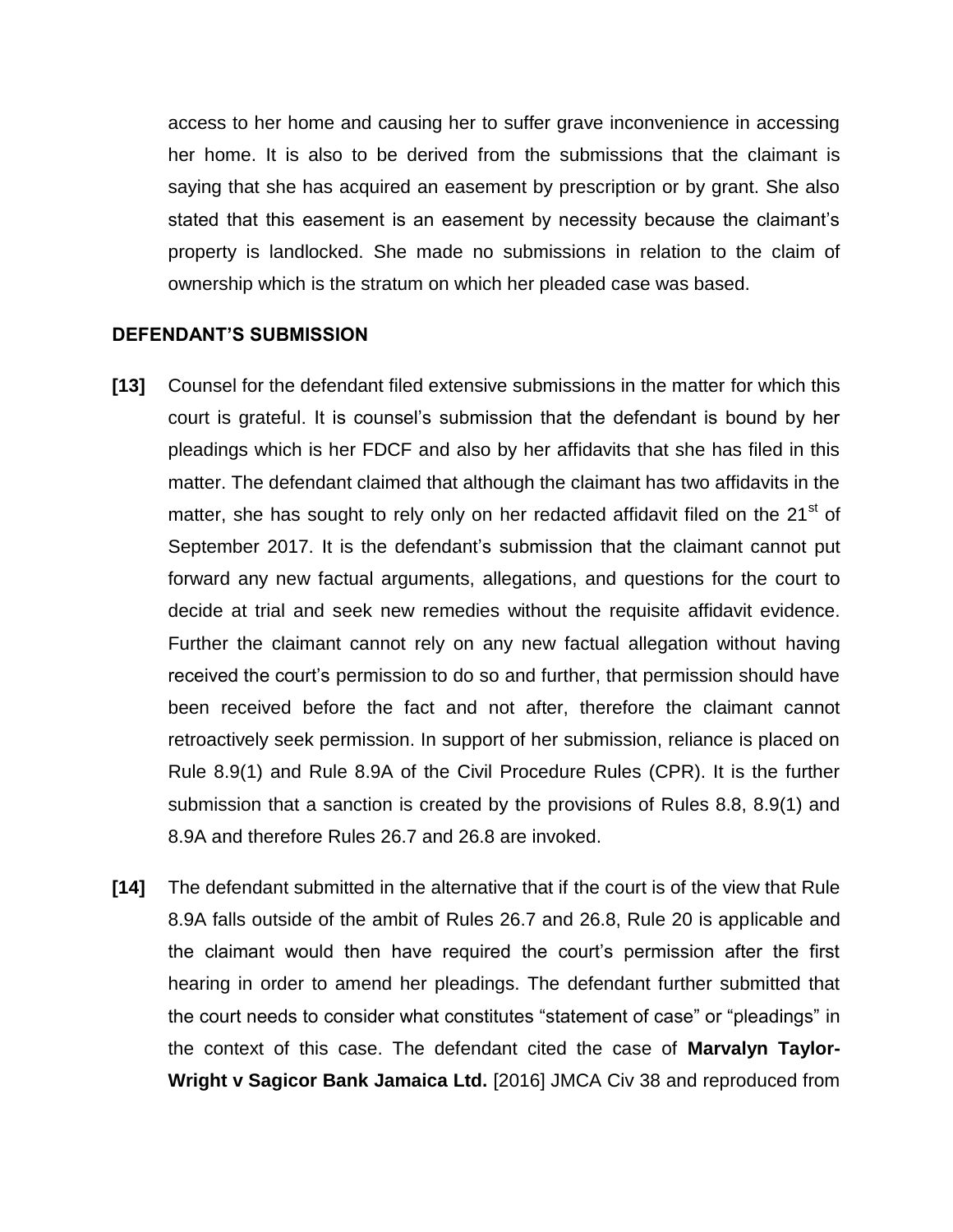that case a quote from lord Wolfe M.R. in **Mc Philemy Times Newspapers Ltd. and others** at pages 792 to 793 to the effect that the need for extensive pleadings is reduced by the requirement that witness statements are exchanged. Therefore the witness statements along with identifying the documents being relied on, will alert the opposing side to the nature of the claim. Further, whilst such procedures reduce the need for particulars, pleadings are still required in order to determine the parameters of the case for either side, and critical in order to identify the issues to be determined and the extent of the dispute between the parties.

- **[15]** The defendant further submitted that there is a distinction between how the court is permitted to treat with a claim brought by a Claim Form as distinct from one brought by way of a FDCF. This counsel said is because of the difference between the provisions of Rules 8.7 and 8.8. According to counsel, in the case of a Claim Form, Rule 8.8 provides for what should be contained in a Claim Form other than a FDCF but noted that although Rule 8.7(1)(b) specifically states that the remedy being sought is to be specified, it also says that specifying the remedy does not limit the power of the court to grant any other remedy to which the claimant is entitled. It is counsel's position that in the case of the FDCF, there is no such provision and there is a legitimate expectation that the orders sought in a FDCF should indicate the legal questions and the remedies being sought. Counsel cited the case of **Capital and Credit Merchant Bank Ltd. v Real Estate Board** and **Real Estate Board v Jennifer Messado and Co.** [2012] JMCA Civ 29 in support of this position**.**
- **[16]** The defendant is therefore asking the court to disregard the claimant's submissions regarding a claim in nuisance and in support of a declaration that the claimant is entitled to an easement by necessity which were first introduced into the mix by way of submissions. I understand the defendants further submission to be that if the court takes the view that it should consider the FDCF as well as well as the affidavit/s in support of the claim as embodying the questions that the claimant wants the court to decide and the remedy which the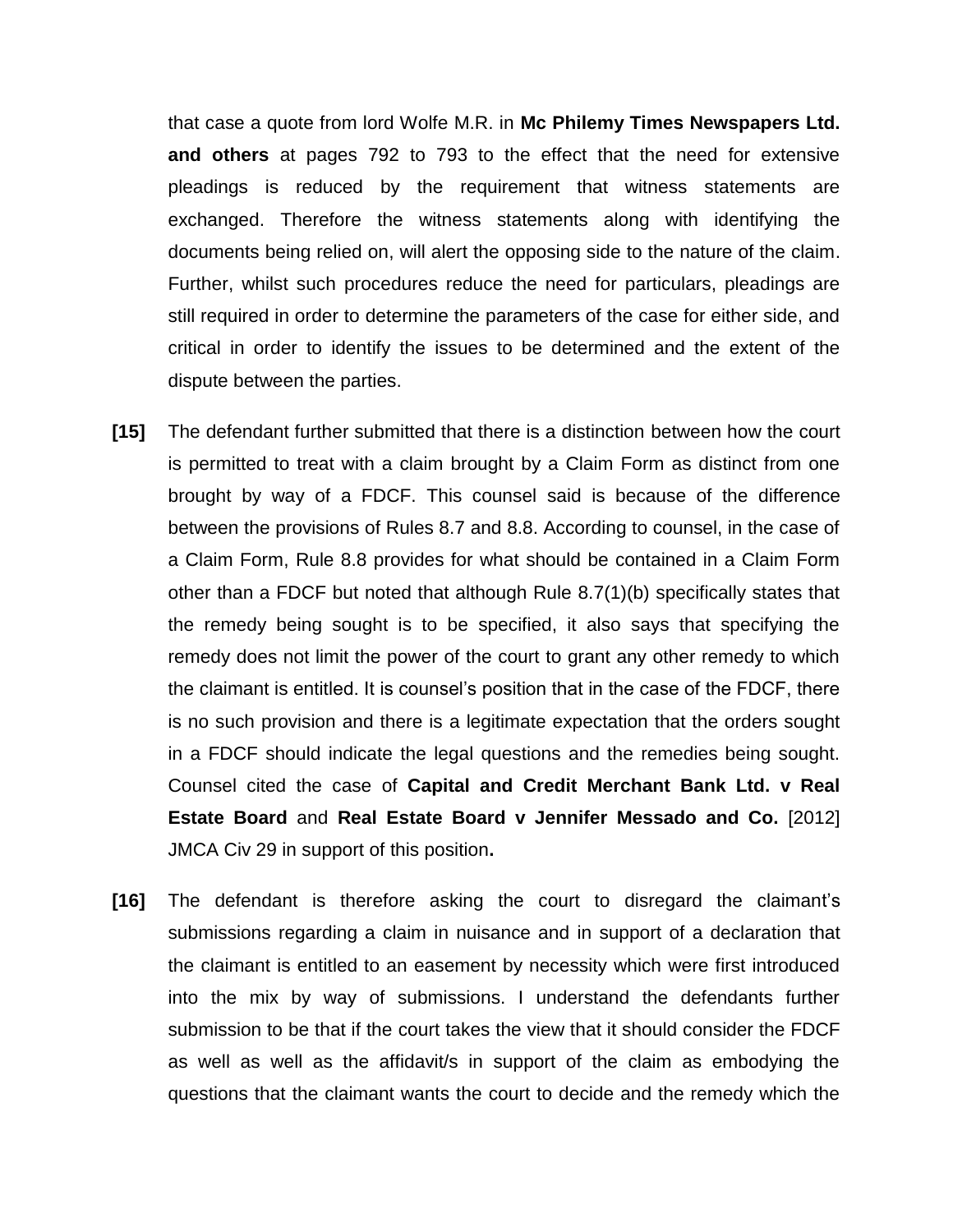claimant is seeking, as well as the legal bases to the claim for that case (Rules 8.8(a) and (b), then the court still cannot grant the orders being sought by the claimant.

- **[17]** Counsel undertook a detailed examination of the contents of the claimant's affidavits as well as the evidence which emerged from her cross-examination and concluded that the claimant's evidence does not support the orders sought. One basis for coming to this position according to the defendant's submissions is that the claimant's affidavit evidence on the face of it, grounds a claim to ownership presumably of the disputed road (albeit the evidence is weak), consistent with the orders sought in the FDCF. However, this position is inconsistent with the request that the court declares that the claimant is entitled to an order that an easement by necessity exists. Counsel posed as a relevant question that of whether or not a person who claims ownership of property can simultaneously and not in the alternative claim an easement in respect of the same property. Counsel cited the decision of Hibbert J. in **Bradley Millingen and Simone Thomas v Lisa Millingen** [2015] JMSC Civ 261 where Hibbert J. said in essence at paragraph 23 of his judgment that a man cannot claim an easement over his own land.
- **[18]** The further submission of counsel is that the documentary evidence does not ground a claim in easement. He pointed to the survey diagram admitted in evidence as paragraph 4 which he asserted shows that the claimant's land is not landlocked as she claims. Counsel also urged the court to apply the wisdom enunciated in the Privy Council decision of **Horace Reid v Charles and another.**  [1989] UK PC 24. He pointed to Lord Ackner's pronouncement at page 6 of the judgment that:

*"Mr. James Guthrie in his able submissions on behalf of Mr. Reid, emphasized to their Lordships that where there is an acute conflict of evidence between neighbours, particularly in rights of way disputes, the impression which their*  evidence makes upon the trial judge is of the greatest importance. This is *certainly true. However, in such a situation, where the wrong impression can be gained by the most experienced of judges if he relies solely on the demeanor of the witnesses, it is important for him to check that impression against contemporary documents where they exist against the pleaded case and against*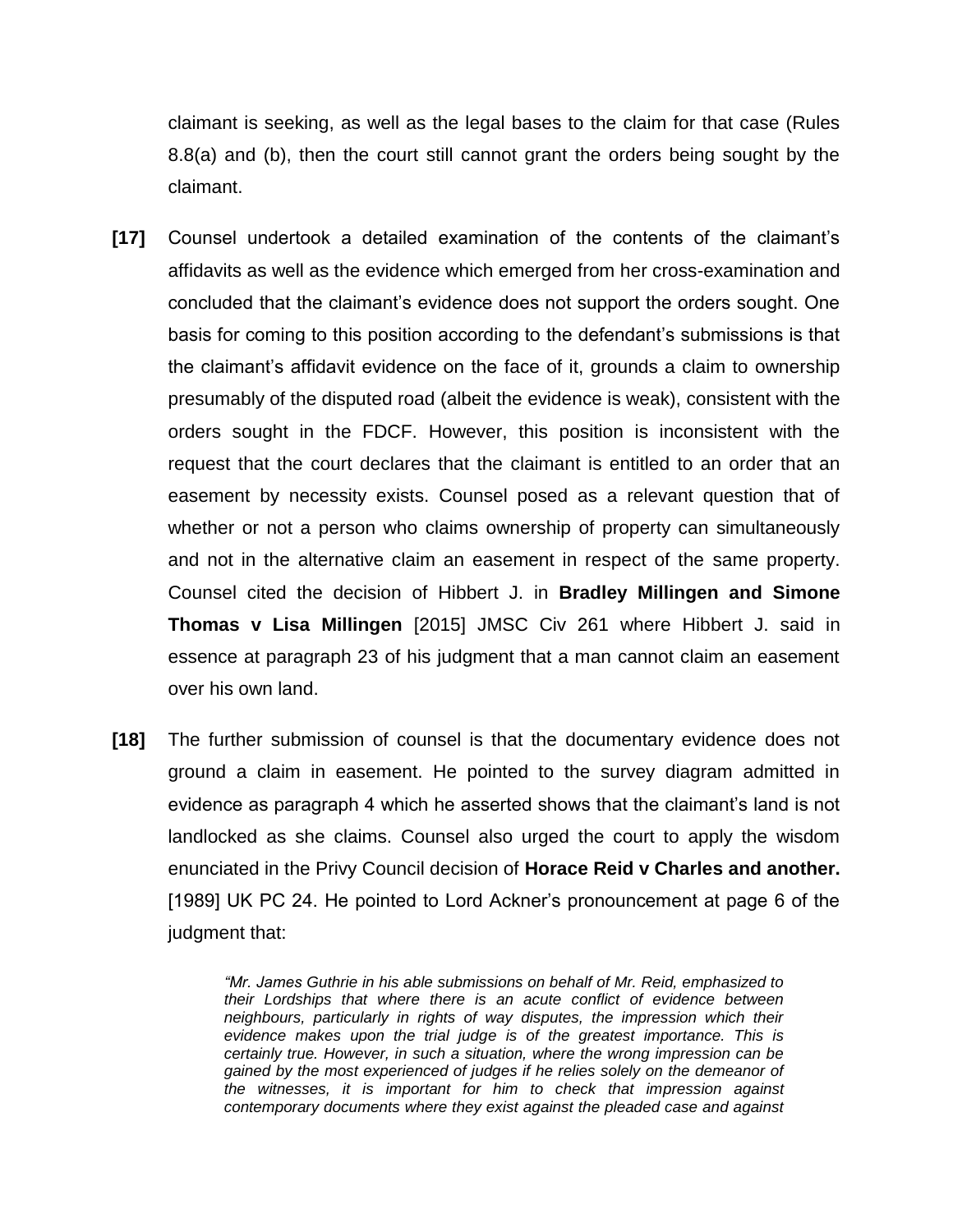*the inherent probability or improbability of the rival contentions, in the light in particular of facts and matters which are common ground or unchallenged, or disputed only as an after-thought or otherwise in a very unsatisfactory manner. Unless this approach is adopted, there is a real risk that the evidence will not be properly evaluated and the trial judge will in the result have failed to take proper advantage of having seen and heard the witnesses."*

- **[19]** Counsel also proffered that the claimant's other documentary evidence tend to support a claim for ownership and not an easement. He pointed to the Notice to Quit which was served on the defendant as well as her receipts which were referred to earlier. Counsel also asserted that the provisions of Section 48(g) of The Judicature (Supreme Court) Act does not assist the claimant's case as she has not "properly" brought forward a claim for an easement. He directed the court's attention to the case of **Roxanne Peart v Shameer Thomas and others**  [2017] JMSC Civ 60 and posited that that case is distinguishable from the instant case because in **Roxanne Peart,** the pleaded case, the witness statements and the proven facts supported a cause of action which was not pleaded whereas in the instant case, the primary as well as the secondary evidence (although insubstantial), support a case for ownership and therefore neither by virtue of her pleadings or the evidence does the claimant's claim support an order that she is entitled to be granted a declaration that an easement exists.
- **[20]** As it relates to ownership of the property, counsel pointed to the claimant's evidence in cross-examination and posited in essence thatit does not support her claim to ownership. He further asked the court to assign very little if any weight to the claimant's receipts which purport to establish that she paid sums in excess of 2 million JMD for construction of the road. As intimated before, these receipts were admitted in evidence despite the protestations of counsel for the defendant. Counsel also pointed to the fact that the defendant had served on the claimant a Notice to Prove the authenticity of certain documents that were exhibited to the claimant's affidavit in support of her case. These documents included the receipts in question. Counsel's submission is that the claimant has failed to prove the authenticity of those documents. Therefore counsel contends, in circumstances where there was a reasonable basis for the defendant's claim that the receipts were inauthentic, (the basis having been set out in the defendant's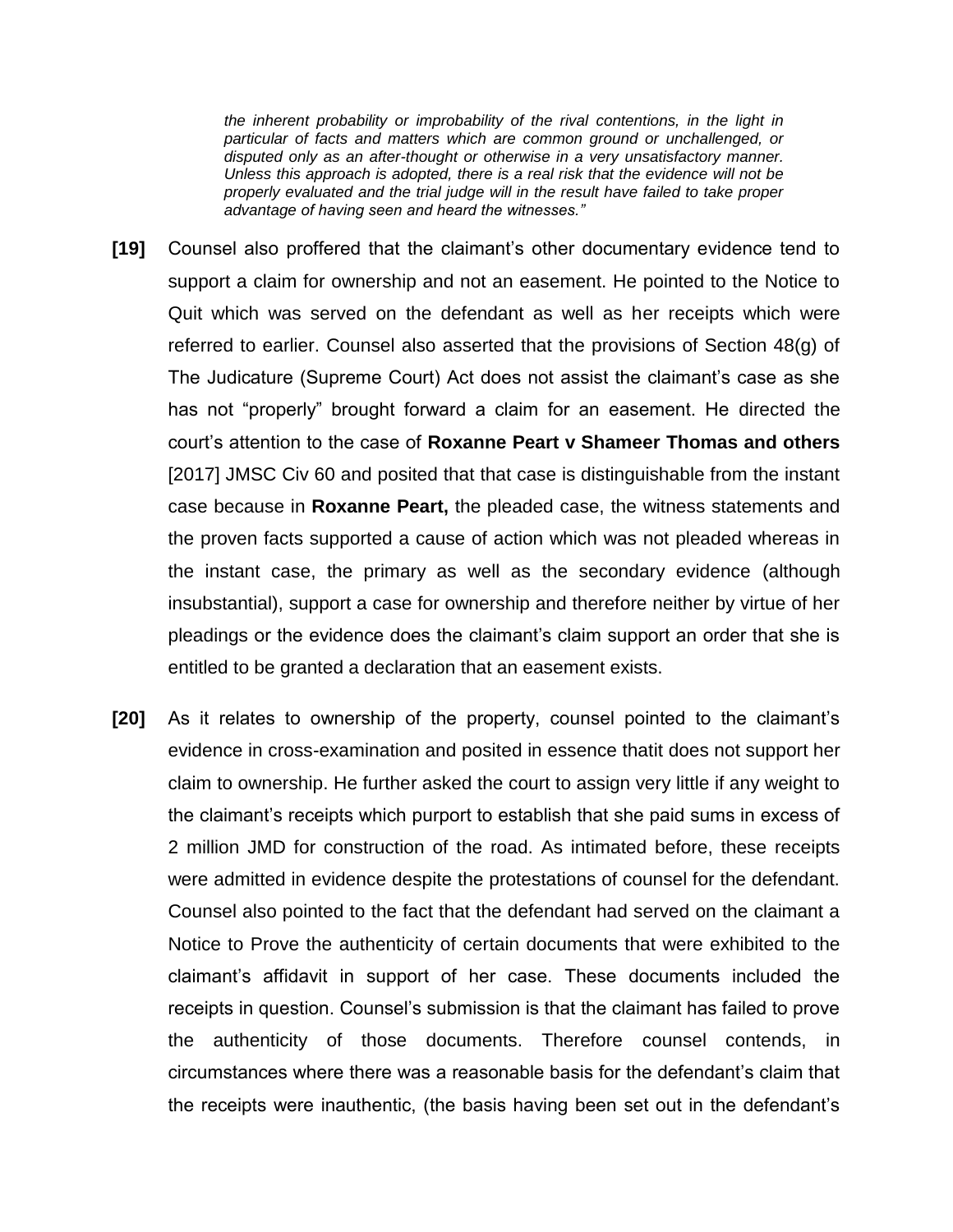affidavit in response to the claim) the claimant's failure to prove the authenticity of the documents should result in the court drawing an adverse inference from that failure.

- **[21]** It was also the submission of counsel for the defendant that the claimant is not entitled to the injunction sought. He observed that in the first place, the injunction sought is not interlocutory in nature because if granted, it would determine the respective rights of the parties. He pointed to the relevant statutory framework relating to the grant of an injunction i.e. section 48(a)-(g) of the Judicature Supreme Court Act and observed that the essence of those provisions is that a claimant seeking equitable relief must demonstrate an entitlement to such relief and that a defendant is entitled to rely on any defence which would defeat a claim in equity. He further stated that upon the determination that any such equitable defence is meritorious, the court may grant any relief to a defendant against a claimant relating to or connected with the original subject matter of the claim. It is the defendant's further submission that the claimant has failed to prove her entitlement to the equitable relief sought because she has established neither a legal nor equitable right which warrants protection. Counsel pointed the court to dicta in **Siskina v Distos Compania Naviera SA** [1979] AC 210. He also directed the court to the Jamaican case of **Wild Harbour Jamaica Limited v MBJ Airports Limited** SCCA No. 2009 HCV 02553 delivered on the 2nd of June 2009 in which the decision in the **Siskina** was referred to and applied.
- **[22]** Counsel also observed that the court permitted the claimant to call who he termed a surprise witness. His submission is that the position adopted by the court "borders dangerously close to the realms of an unfair trial if one were to abide by the case of **Olgar James-Reid v Stephen Clarke and David Davis**  Claim No. 1004 of 2001 decided on the  $5<sup>th</sup>$  of October 2007. He however observed that the evidence of that witness could not reasonably have impacted the decision of the court. Counsel further said the witness was allowed to give evidence, as the evidence it was assumed that the witness would give, would be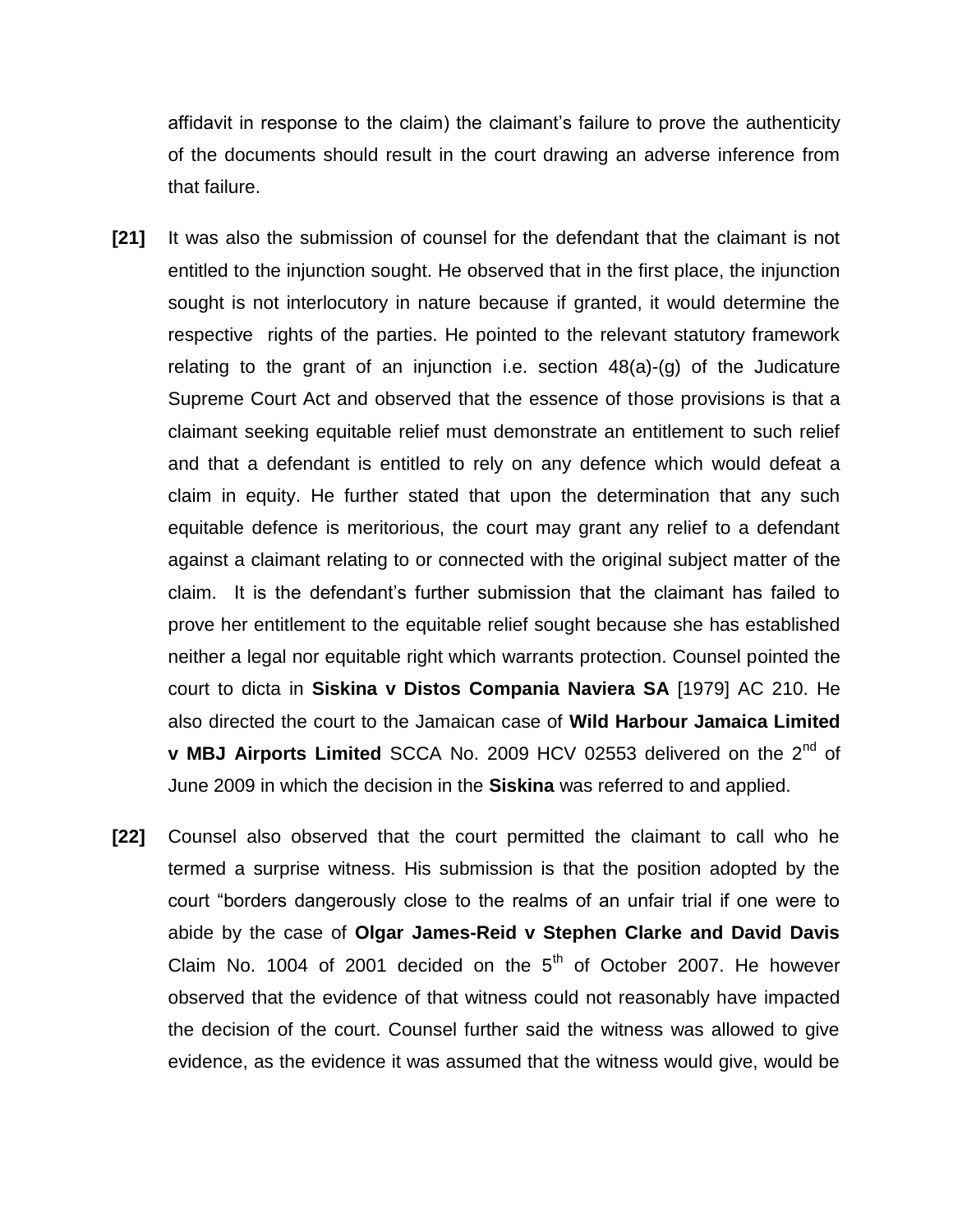with a view to establish the providence of a particular document in respect of which a Notice to Prove was filed.

**[23]** Counsel asserted that the defendant's case is unchallenged. He pointed to the Certificate of Title as well as the 1996 and the 2006 survey diagrams earlier mentioned. He also pointed to the defendant's affidavit evidence which he stated was intended only to rebut the claimant's claim for injunctive relief. It is the defendant's view that ownership of the property occupied by the defendant is not being disputed by the claimant. Further the claimant has not disputed that Mr. Gurney Kenneth Simpson obtained Letters of Administration.

## **THE ISSUES**

- **[24]** The issues arising for determination in this claim are:
	- i) Whether the claimant complied with the requirements of Rule 8 in seeking remedies for nuisance and a declaration that an easement exists and if she failed to do so, whether that failure is fatal to her claim in this regard.
	- ii) Whether the claimant has established a basis for a declaration that she is the owner of the disputed roadway.
	- iii) Whether the claimant is entitled to an injunction.

### **THE LAW AND ANALYSIS**

### **WHETHER CLAIMANT COMPLIED WITH REQUIREMENTS OF RULE 8**

**[25]** Rules 8.8(a) and (b) of the Civil Procedure Rules (CPR) which deals with the contents of the FDCF provide:

Where the claimant uses form 2, the claim form must state:

- *a) the question which the claimant wants the court to decide; or*
- *b) the remedy which the claimant is seeking and the legal basis for the claim to that remedy.*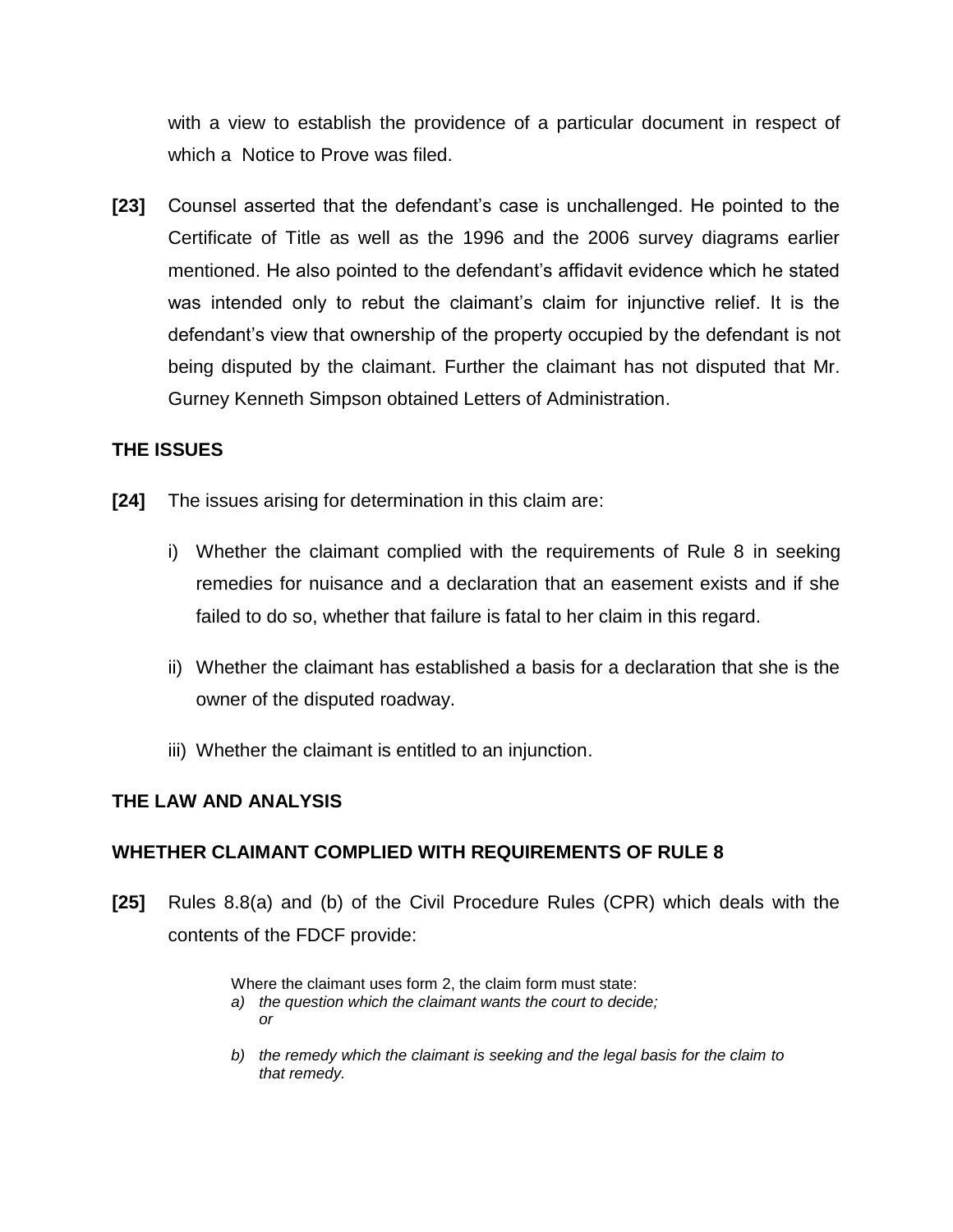Rule 8.9 speaks to the claimant's duty to set out the case and provide:

- *1) The claimant must include in the claim form or in the particulars of claim a statement of all the facts on which the claimant relies.*
- *2) Such statement must be as short as practicable*
- *3) The claim form or the particulars of claim must identify or annex a copy of any document which the claimant considers necessary to his or her case.*
- *4) ….*
- *5) ….*

Rule 8.9A addresses the consequence of not setting out the case provides:

*The claimant may not rely on any allegation or factual argument which is not set out in the particulars of claim, but which could have been set out there, unless the court gives permission.*

- **[26]** In order to resolve the issues, the court must address the question of whether the claimant's pleadings are such that the court is able to give proper consideration to the claimant's request for an order that she is entitled to remedies for nuisance and/or a declaration that an easement by necessity exists. The claimant's pleaded case and the evidence on which she has placed reliance seems to be based on a claim to ownership of the disputed road. Therefore, although there were no submissions made, the court is bound to consider whether the claimant owns the road in question and ultimately whether she is entitled to an injunction.
- **[27]** In the case of **Marvalyn Taylor-Wright,** the claimant/appellant appealed the decision of Sykes J (as he then was) in which he granted summary judgment to the claimant. The defendant/respondent had been sued on a promissory note and in relation to other debts due to the claimant. The defendant claimed that the promissory note on which she was sued was a fraudulent document. She in fact admitted to executing another promissory note bearing a different date but argued that she owed no liability to the claimant in respect of this other note since the execution of this note was not completed. She also admitted borrowing the principal sum in respect of which she was sued. Summary judgment was granted partly on the basis of a finding by the learned judge that there was no serious challenge to the allegations in certain paragraphs in the claimant's Particulars of Claim which had set out other bases on which the monies were owed, separate and apart from the reliance on the promissory note that the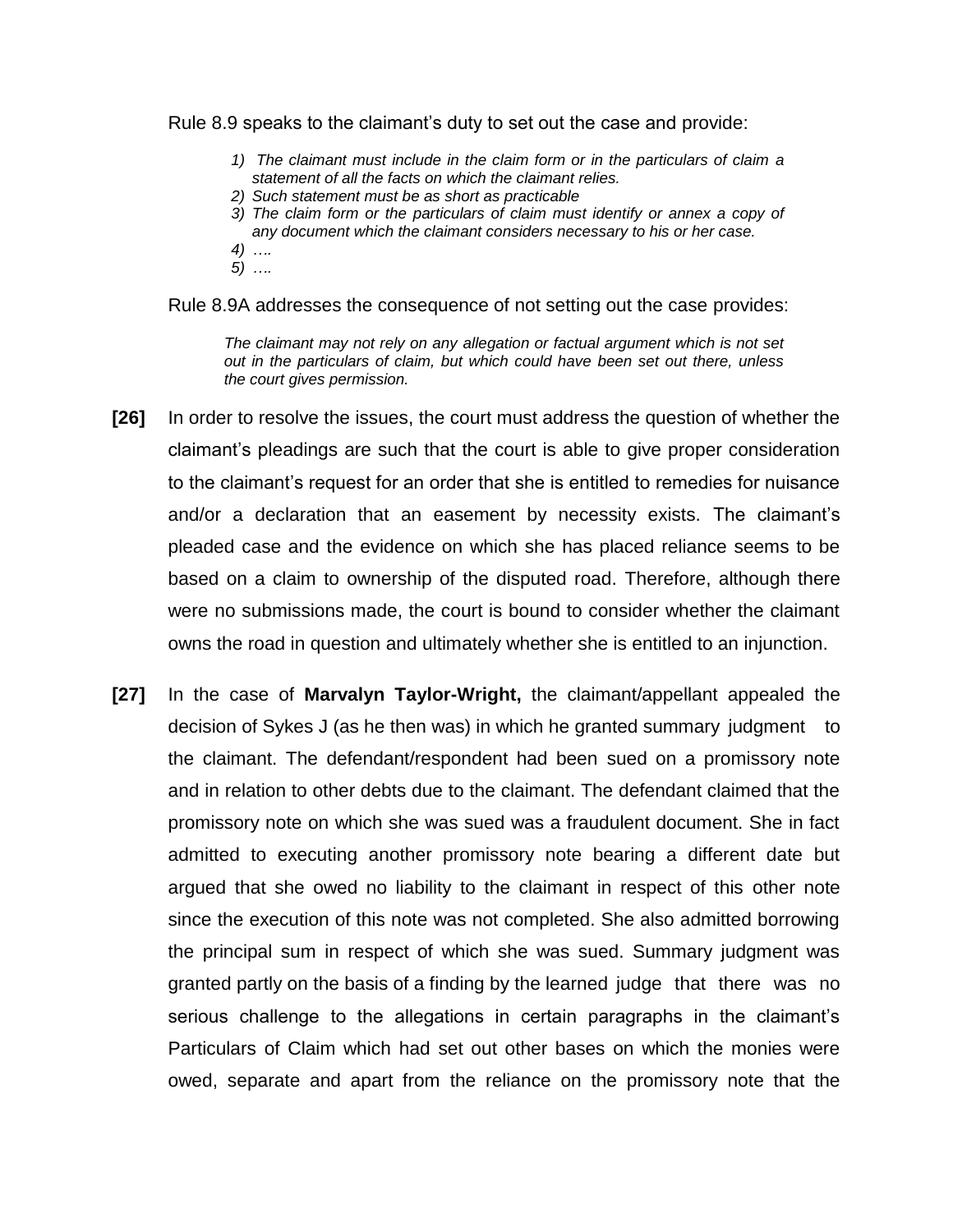claimant said was fraudulent and which was the document on which she had been sued.

**[28]** On appeal, the defendant's argument was that summary judgment should not have been entered because the defendant had challenges to the claim, the veracity of which could not be determined without a trial. One of the bases for this contention was that the learned judge had relied on documents not pleaded in order to have given judgment as he did. Phillips JA examined the provisions of Rule 2.4, 8.9 and 8.9 A and at paragraph 62 of her judgment, cited dictum in the case of **McPhilemy** which was cited by Counsel Mr. Williams which is as follows.

> *"The need for extensive pleadings including particulars should be reduced by the requirement that witness statements are now being exchanged. In the majority of proceedings, identification of the documents upon which a party relies together with copies of that party's witness statements, will make the detail of the nature of the case the other side has to meet obvious. This reduces the need for particulars in order to avoid being taken by surprise. This does not mean that pleadings are now superfluous. Pleadings are still required to mark out the parameters of the case that is being advanced by each party. In particular they are still critical to identify the issues and the extent of the dispute between the*  parties. What is important is that the pleadings should make clear the general *nature of the case of the pleader. This is true both under the old rules and the new rules."*

**[29]** Phillips JA also cited Morrison JA in **Capital and Credit Merchant Bank Limited**  at page 142:

> *"I would accept these statements as being equally applicable to a case commenced by Fixed Date Claim Form supported by affidavits. In my view, firstly, the pleader is required to set out a short statement of the material facts relied on in support of the remedy sought, sufficient to reveal the legal basis for the claim, but not the legal consequence which may flow from those facts. Secondly, once the Claim Form itself is in compliance with the rules, full details of the claim maybe supplied by the affidavit or affidavits filed in support of it (together with any accompanying documents upon which the claimant relies), provided that the documentation, taken all together, is sufficient to enable the defendant to appreciate the nature of the case against him, and the court to identify the issues to be decided. "*

**[30]** Phillips JA stated at paragraph 66 of her judgment that:

*"the effect of the CPR and the principles deemed from the cases are that: (i) any claimant must include, in the claim form, particulars of claim or reply statements of all the facts on which he/she intends to rely; (ii) a claimant must annex or*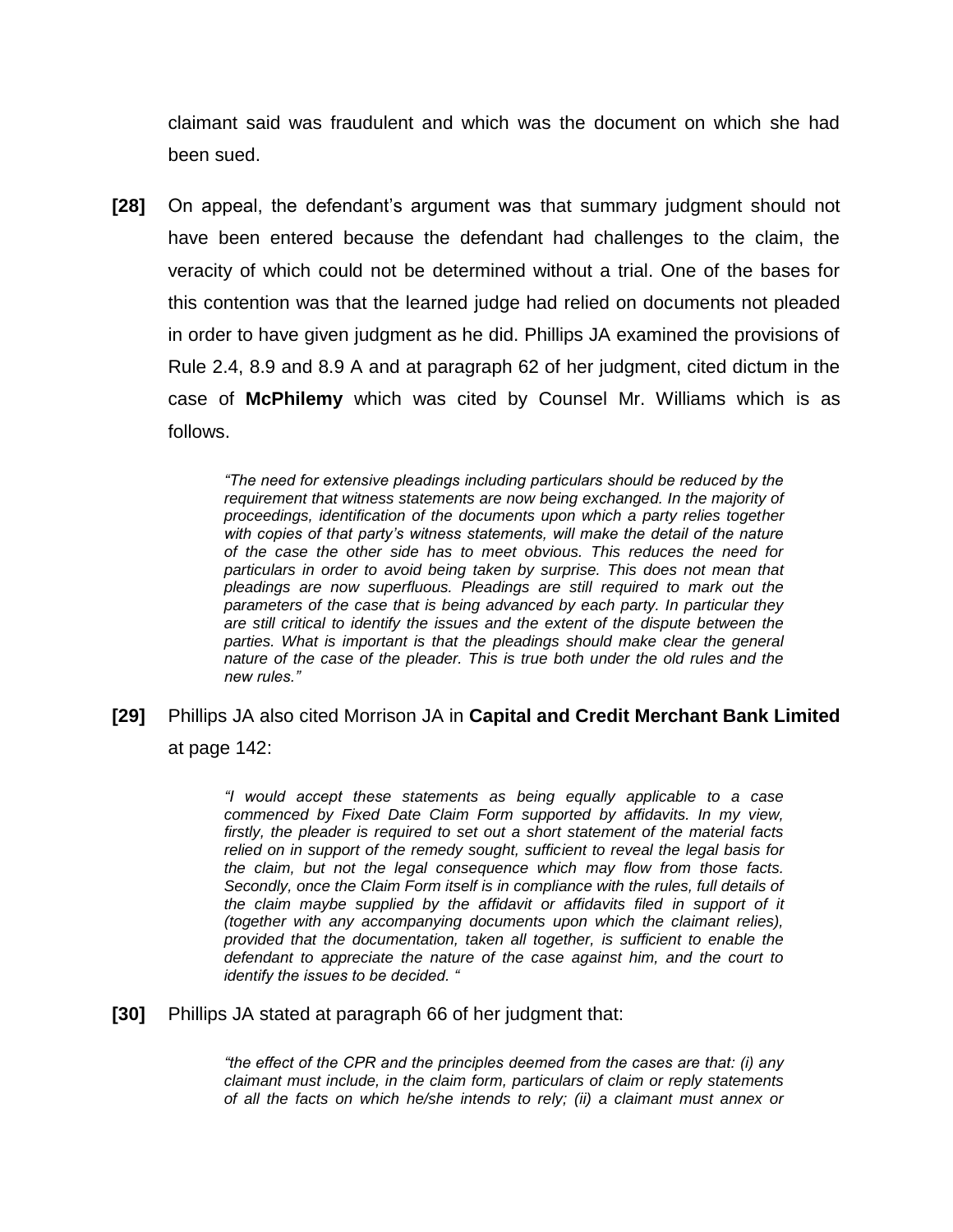*identify documents in the claim form, particulars of claim or reply which is considered necessary for the case; and (iii) a claimant is precluded from relying on any allegation or factual argument which is not set out in the particulars of claim or reply but which could have been set out there, unless the court grants such permission and the allegations or factual arguments contained therein should not be lengthy."*

- **[31]** Ultimately the Court of Appeal found that the claimant having based its claim on the promissory note in relation to which the defendant had joined issue, the learned judge should not have granted judgment on the basis of the contents of the letter of commitment which had not been pleaded neither in the particulars of claim nor in the reply. Further, that no amendment had been granted to the claim form or particulars of claim enabling the claimant to rely on it. Further, the court found that the learned judges' finding that a claim to money had and received could be established from the contents of the particulars was not an approach open to him on the pleadings.
- **[32]** The Court of Appeal further agreed with the defendant's Attorney-at-Law's categorization of the judge's act as dissecting "the respondent's statement of case in a manner that artificially created a legal platform unrelated to the  $27<sup>th</sup>$  of July promissory note" and that the "dissection created other claims to which the appellant had no obligation to respond and was therefore never given the opportunity to respond to" (paragraph 71 of the judgment). It is to be noted that the decision of the Court of Appeal was subsequently overturned by the Judicial Committee of the Privy Council but the final decision ultimately does not affect much of the dicta relating to the need for evidence to conform with the pleadings. The decision was overturned partly on the basis that the bank's pleaded case was not solely dependent on the  $27<sup>th</sup>$  of July promissory note and that there was evidence to support the granting of summary judgment to the bank because the triable issue then identified, even if resolved in favour of the defendant, would not have changed the outcome of the case. Further, the board determined that the court is not in a summary judgment application confined to the parties' statemen of case.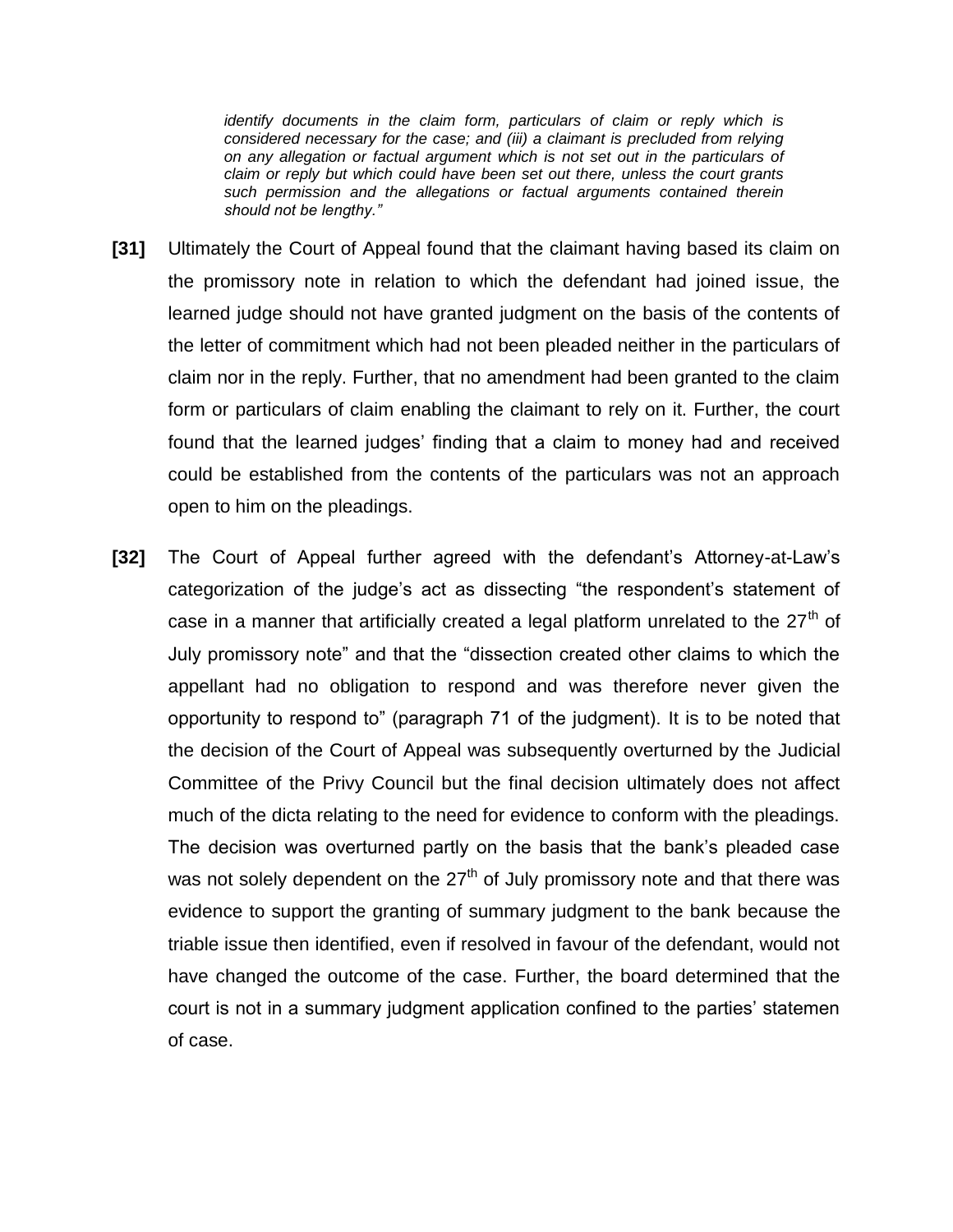- **[33]** The question which arises is whether the claimant in fact failed to set out in her FDCF the legal questions and the remedies being sought and if so, whether this failure is fatal to her claim.
- **[34]** In the **Real Estate Board** case, the question arose as to whether the doctrine embodied in the phrase "trustee de son tort" was sufficiently pleaded. On behalf of the **Real Estate Board,** Dr. Barnett argued that the court should resist a purely formalistic approach to pleadings and should look not just at the claim form but at all the material filed in support of the claim. Morrison JA said at paragraph 138:

*"The formal requirements of the rules are that a fixed date claim form must state, among other things, the question which the claimant wants the court to decide, or the remedy which the claimant is seeking and the legal basis for the claim to that remedy; and where the claim is being made under an enactment, what that enactment is (Rule 8.8(a),(b) and (c)). Under the rubric, " Claimant's duty to set out case", Rule 8.9(1) requires the claimant to include in the claim form or in the particulars of claim a statement of all the facts on which he relies on Rule 8.9.(2) stipulates that "such statement must be as short as practicable".* 

- **[35]** Based on the foregoing, it would not be incorrect to say as Counsel submitted that there is a legitimate expectation that the orders sought in a FDCF should indicate the legal questions and the remedies being sought. However, based on the pronouncement of Morrison JA, if the essence of the claimant's case can be garnered from the FDCF, and the affidavit/s filed in support of the claim, this court would be required to give full consideration to the merits of the claim.
- **[36]** Mr. Williams' contention that the claimant is bound by her pleadings is therefore correct. If the claimant did not raise in her pleadings that she was bringing a claim in nuisance and/or a claim that she is entitled to an order that an easement by necessity exists then she could not properly have raised those matters for the first time in submissions. The omission in this instance is particularly egregious as the question of an easement was clearly raised for the first time in submissions. As to whether or not a claim in nuisance was raised in the pleadings is arguable. The claimant did not specifically use the word 'nuisance'.
- **[37]** This court does not agree that a sanction is created by virtue of the provisions of Rules 8.8, 8.9(1) and 8.9A in circumstances where a claimant fails to include the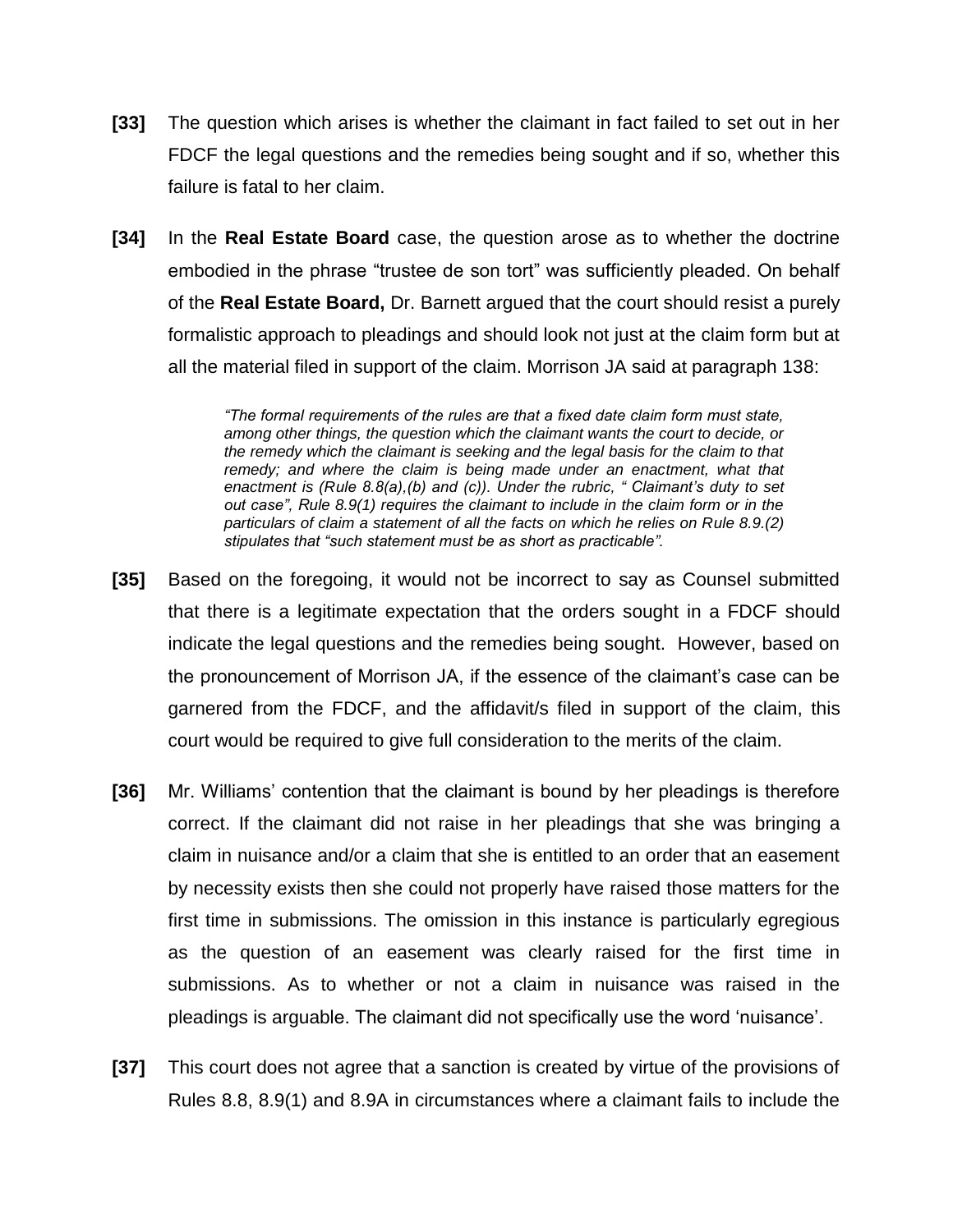legal or factual basis of the claim in the statement of case or affidavit in support of the case. Therefore the rules relating to application for relief from sanctions (Rule 26.8) is not applicable to this case. It is agreed however that a claimant who fails to set out a statement of the material facts being relied on and the remedy being claimed would need to seek an amendment to the statement of case to include such matters. Amendments may be sought to a statement of case in keeping with the provisions of Rule 20. The fact is, that no amendment has been sought in the present case.

**[38]** An examination of the claimant's FDCF together with her affidavit filed on the 21<sup>st</sup> of September 2017 and all supporting documents exhibited to her affidavit revealed that the claimant's case was mounted on the basis that she owns the road, having constructed it with the permission of those whom she viewed as owning the land.

#### **WHETHER CLAIMANT HAS ESTABLISHED THAT AN EASEMENT EXISTS**

- **[39]** The question posed by counsel in essence is whether one can simultaneously claim ownership of property and claim an easement in relation to the same property instead of bringing a claim in the alternative for an easement. Although no clarity was given to the matter by the claimant in terms of whether these were raised as claims in the alternative, I am prepared to construe the claimant's case as a claim in the alternative; that is to say that the claimant is asking the court to say that she owns the road in question but if the court finds that she is not the owner of the road in question, then the court should consider whether the claimant is entitled to a declaration that whether by virtue of prescriptive right or by necessity or otherwise an easement exists over the land owned by the defendant.
- **[40]** However, there is nothing in the pleadings, the affidavit evidence, the documentary evidence or the viva voce evidence given by the claimant's witness that in any way remotely supports a case for any declaration that an easement exists over the land. There is absolutely nothing in the pleadings or the evidence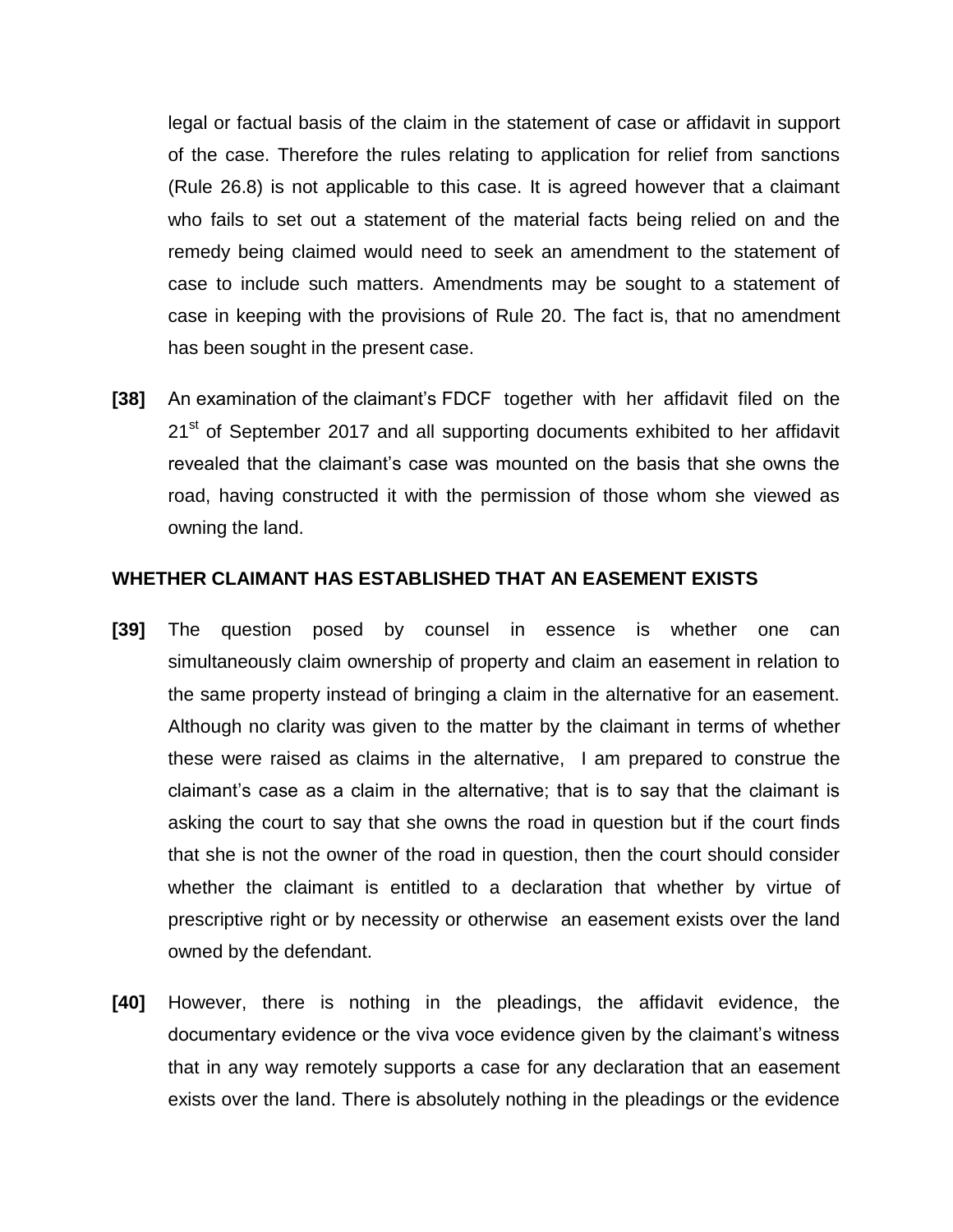that could even remotely establish that (a) dominant and a servient tenement exist or (b) the easement is for the purpose of accommodating the dominant tenement. The defendant also would not have seen the need to respond with any defence to meet the claimant's case in that regard based on the absence of pleadings.

#### **WHETHER CLAIM IN NUISANCE ESTABLISHED**

- **[41]** As to whether the claimant is entitled to a declaration that the defendant created a nuisance, there is no declaration or order sought requesting that the court should order the defendant to abate a nuisance. Neither is there anything in the FDCF which states specifically that the defendant's conduct amounts to a nuisance. The claimant did not specifically use the word 'nuisance' in paragraph C of the FDCF. The order sought is for a mandatory interlocutory injunction against the defendant's constant interference to the claimant's access to her home. She however alleged in her affidavit that the defendant repeatedly blocked the roadway leading to her house by placing boulders and debris in the road and that he has tied goats in the road. Are these allegations capable of giving rise to a claim in nuisance?
- **[42]** Nuisance is defined as a condition or activity which unduly interferes with the use or enjoyment of land (paragraph 20-01 **Clerk & Linsell on Torts 22nd Edition**). Usually the persons entitled to bring a claim in private nuisance are persons in possession or occupation of the land affected by the nuisance. It is the claimant who has made submissions alleging nuisance on the part of the defendant.
- **[43]** The acts complained of are more akin to trespass since the acts are direct as opposed to a consequential infringement. In order to establish trespass, the claimant would as with nuisance, have to prove that the land in question is in her possession. Trespass must be brought at the instance of the person in possession (paragraph 19-10 of **Clerk & Linsell on Torts**). Possession of course denotes occupation and/or physical control, and varying degrees of physical control may suffice depending on the use to which the land is put but a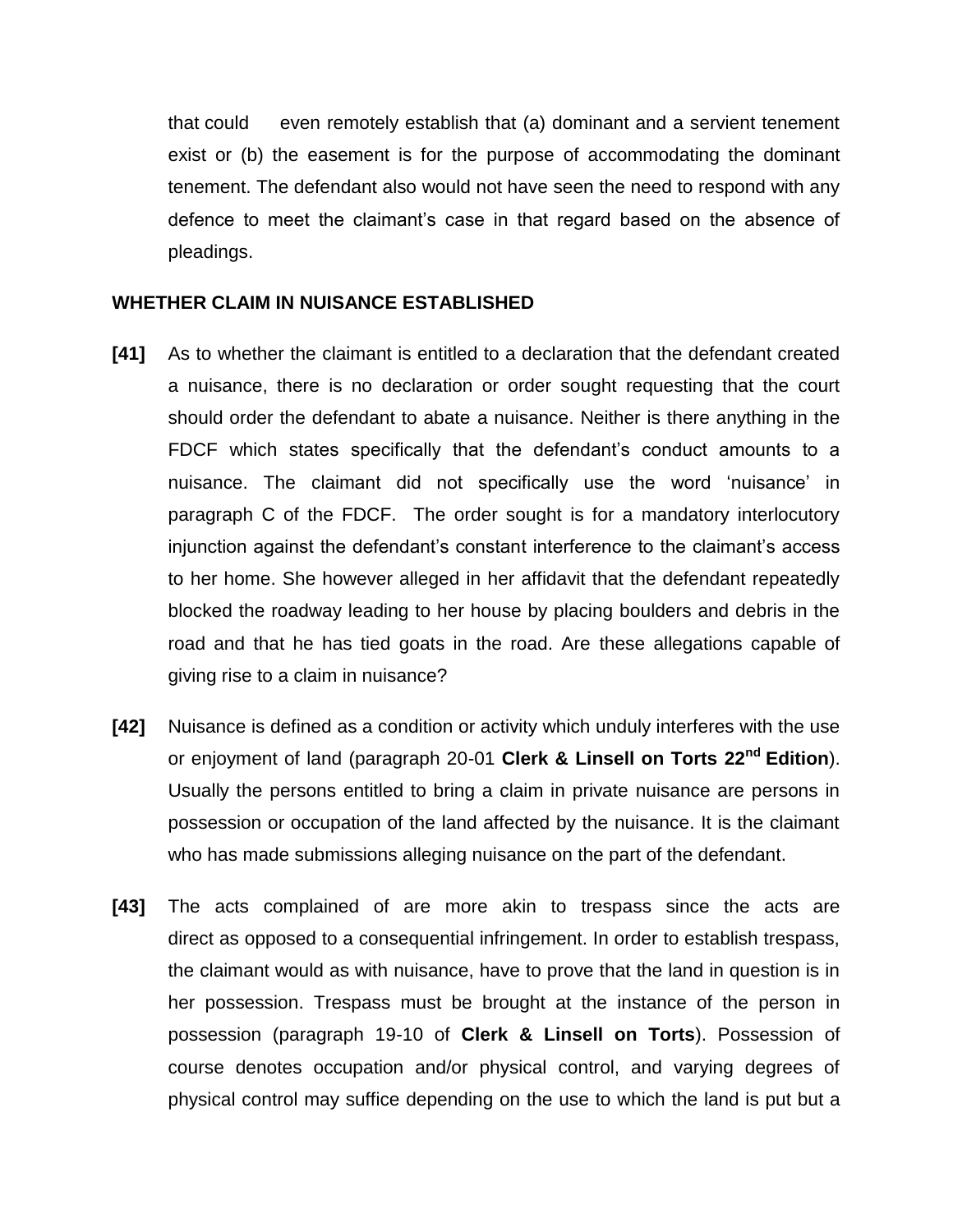person cannot properly be in possession jointly with the true owner where that person is seeking to maintain a claim against the true owner of property. In any event, the claimant's pleaded case and evidence cannot support a claim in trespass.

# **WHETHER CLAIMANT HAS ESTABLISHED THAT SHE IS THE OWNER OF THE ROADWAY**

- **[44]** The foregoing brings me to the question of whether or not the claimant has established the basis for a declaration that she is the owner of the roadway which she claims she built or whether the roadway forms part of the defendant's land. He who allege must prove. The claimant's evidence is that she was given permission to build the road in question in or around 1991 and that this permission was given to her by family members. In cross-examination it was revealed that this permission was given orally. It is also her evidence that she expended sums in excess of \$2,000,000.00 JMD to build the road. It is trite law that an interest in land cannot be given orally. In any event she has not asserted that she was given a gift of the land neither has she sought to assert a claim by way of adverse possession in respect of the portion of land on which the road is built. There would in fact be no basis for such a claim as the claimant's evidence is that she built her road some ten years before the defendant bought the land.
- **[45]** The undisputed evidence from the defendant is that he bought the land in November of 2006 from Mr. Gurney Kenneth Simpson. The documentary evidence in the form of the duplicate Certificate of Title registered at Volume 1234 Folio 364 of the Register Book of Titles shows that Mr. Gurney Kenneth Simpson is registered as the owner in fee simple. In fact he brought the land under the Registration of Titles Act on the  $25<sup>th</sup>$  of March 1991. It is to be observed that there is no documentary evidence that the land was transferred to the defendant. The claimant has not however disputed the defendant's assertion that he bought the land. At least she has not disputed that he owns the land on either side of the road which she said she constructed.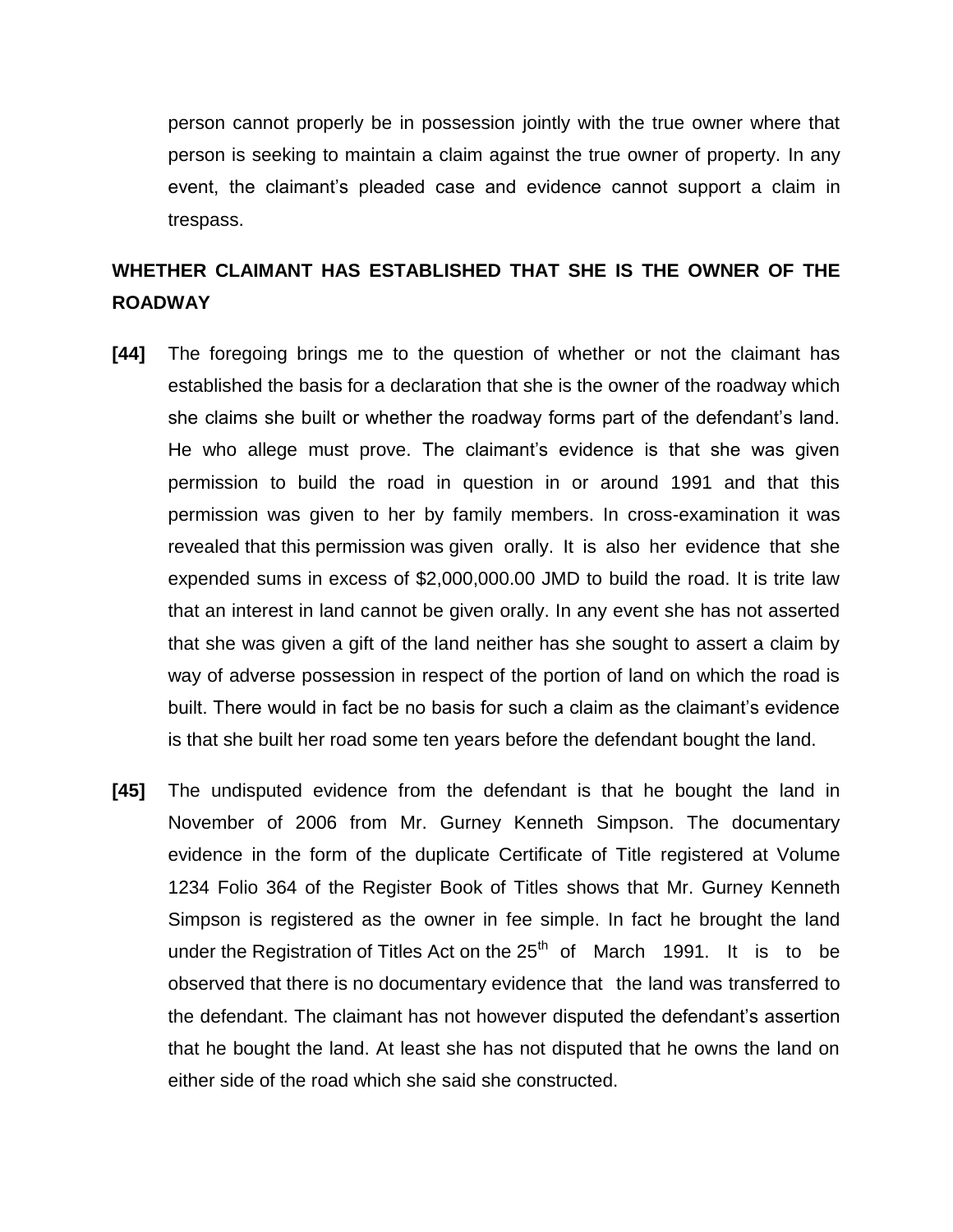- **[46]** The duplicate Certificate of Title and a survey diagram prepared pursuant to a survey done on the  $21<sup>st</sup>$  of June 2016 and which was admitted in evidence as exhibit 4 at the instance of the claimant, show that the road in question and the lands on either side of the road are all encompassed in the land registered at Volume 1234 Folio 364.
- **[47]** It may be noted at this juncture that the defendant disputed the claimant's assertion that she caused the road to be built in 1994. The court in this instance is bound to have regard to the documents produced in evidence and to check the impressions garnered from the demeanour of the witnesses against the "contemporary documents where they exist" in accordance with the guidance provided by Lord Ackner in **Horrace Reid** (supra)**.** The defendant's affidavit evidence is that at the time of the purchase of the land from Mr. Simpson, he was supplied with a survey diagram provided by D.L. Rowe and that that survey was conducted on the  $5<sup>th</sup>$  of June 1996. As the defendant also pointed out in his affidavit evidence, this survey diagram does not indicate the presence of the road which the claimant said was built in 1994. In the face of the documentary evidence, this court feels bound to reject the claimant's evidence that the road was built in 1994. In any event nothing turns in my view on whether the road was built in 1994 or at sometime thereafter.

### **WHETHER THE CLAIMANT IS ENTITLED TO AN INJUNCTION**

**[48]** Section 48 of the Judicature Supreme Court Act empowers the court to grant any remedy where the court determines that a party is entitled to any equitable estate or right or to any relief founded upon such right. An injunction is one such remedy which a court will grant where the party/parties appear to be entitled to the remedy.

In the **Siskina,** Lord Diplock observed at page 256 that:

*"….. A right to obtain an interlocutory injunction is not a cause of action. It cannot stand on its own. It is dependent upon there being a pre-existing cause of action against the defendant arising out of an invasion, actual or threatened by him, of a legal or equitable right of*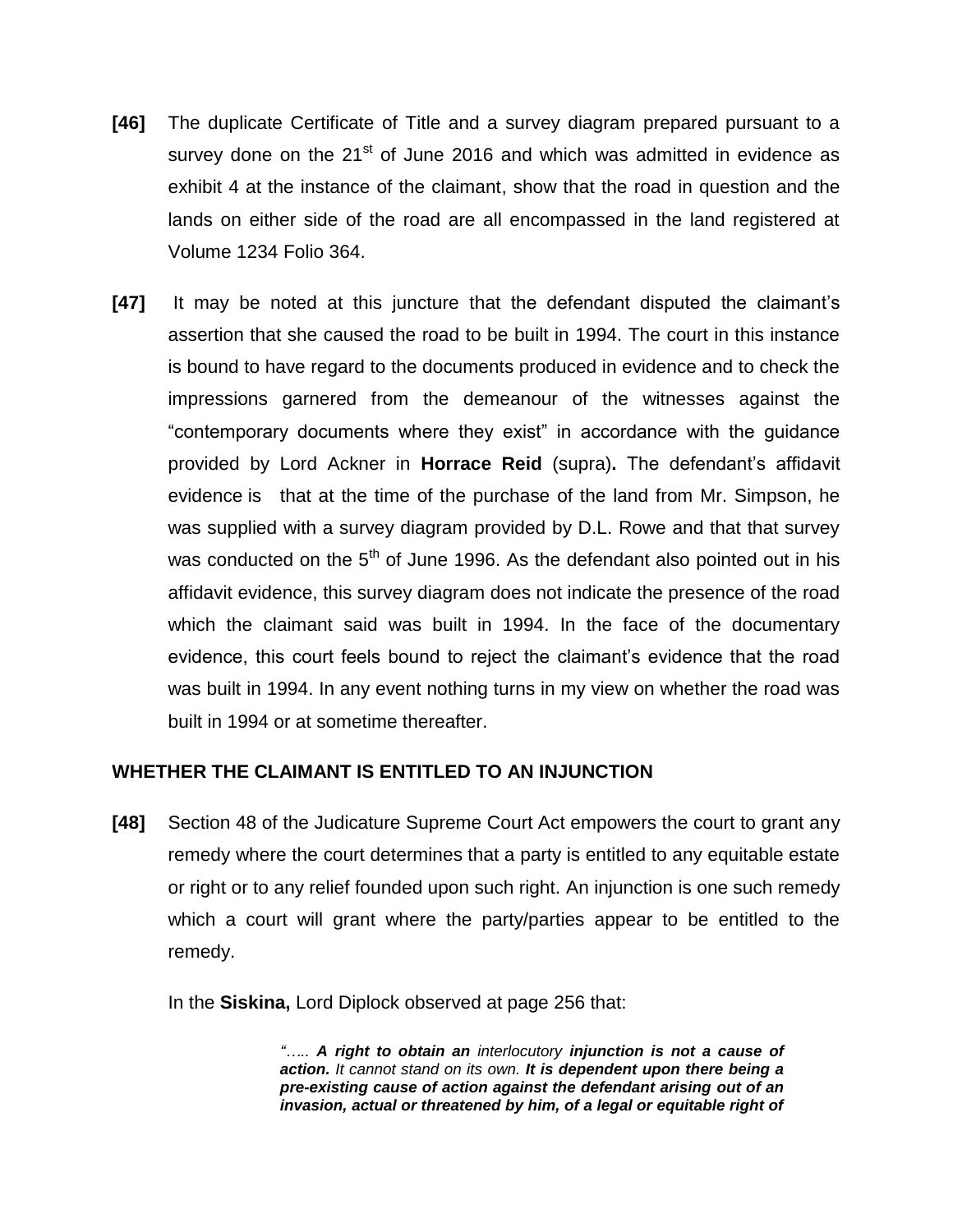*the plaintiff for the enforcement of which the defendant is amenable to the jurisdiction of the court. The right to obtain an interlocutory injunction is merely ancillary and incidental to the pre-existing cause of action. It is granted to preserve the status quo pending ascertainment by the court of the rights of the parties and the grant to the plaintiff of the relief to which his cause of action entitles him, which may or may not include a final injunction."*

**[49]** In applying the reasoning in the **Siskina,** Rattray J. held in the **Wild Harbour** at paragraph 15 that:

> *"(15) This Court is a Court of Pleadings. Nowhere on the face of [the] Claim Form or the Particulars of Claim has a cause of action been alleged or pleaded. Without a cause of action, the relief sought cannot be granted. It follows that if no cause of action has been pleaded, there is no serious issue to be tried. My view in this regard is reinforced by the inability of the Claimant to show any legal right it has, for which it has sought protection…."*

**[50]** In determining whether or not the injunction should be granted, this court accepts the submission of counsel for the defendant that the claimant is not entitled to the injunction sought or to any injunction as she has failed to put forward a cause of action deserving of the grant of an injunction.

### **SUBSIDIARY MATTERS**

- **[51]** Although nothing in my view turns on this fact, the claimant's claim that her property is landlocked is not borne out by the documentary evidence. All the survey diagrams that featured in this case and in particular the survey diagram tendered and admitted as evidence as exhibit 4 on the claimant's case, indicates that there is a parochial road which runs from Dunderhill to Chocolate Hole which adjoins the claimant's land.
- **[52]** Although not necessary to a disposition of this matter, I will briefly address Mr. William's submission that the court wrongly admitted into evidence the claimant's receipts in relation to her purported expenditure towards the construction of the road and that the court also wrongly permitted the claimant to call a 'surprise' witness.
- **[53]** It is correct that the defendant had filed and served a notice to prove the authenticity of certain documents including the three receipts exhibits 5,6 and 7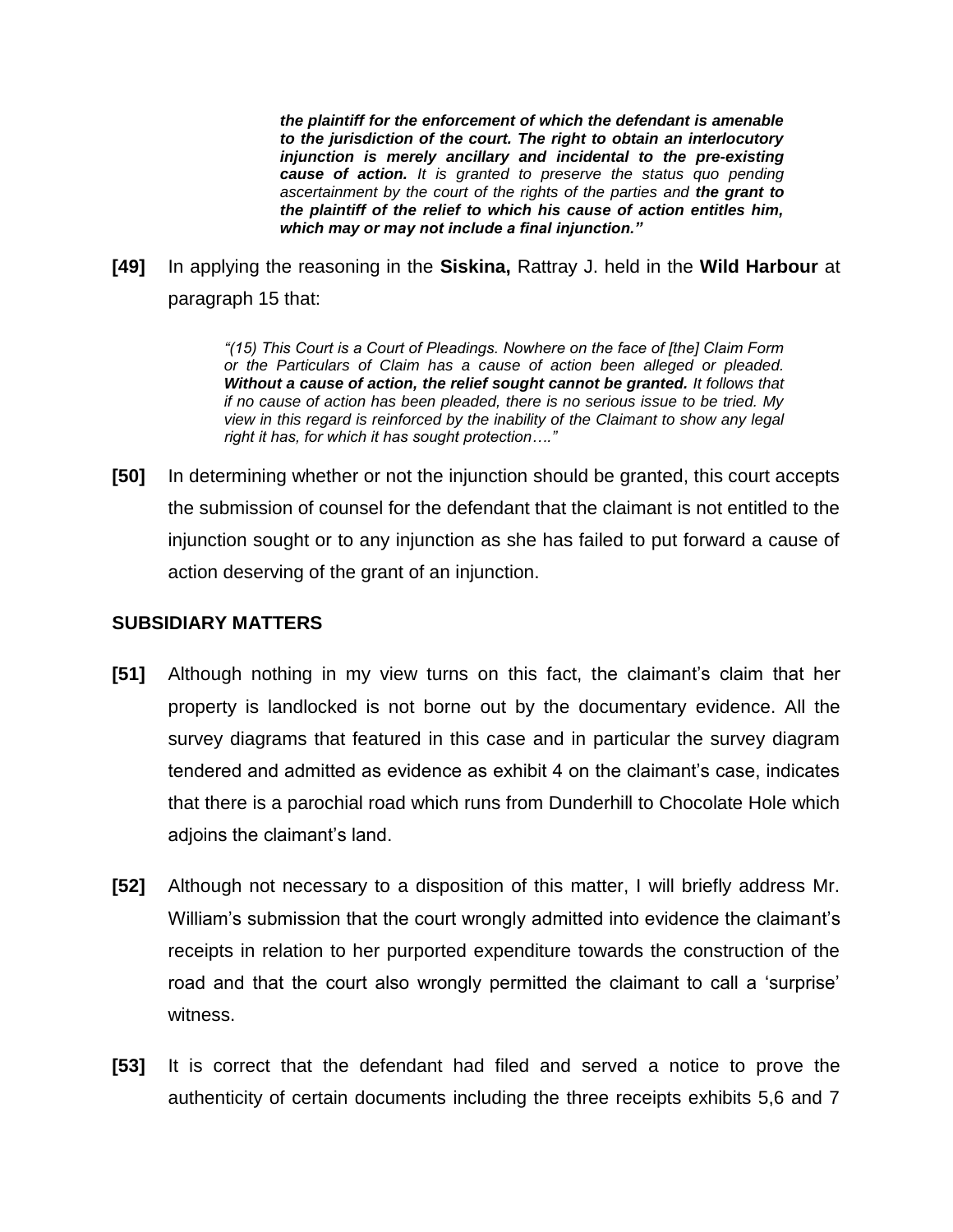as well as the document purportedly signed by this 'surprise' witness and other persons declaring that they had given permission to the claimant to construct the road. By filing and serving notice in compliance with Rule 28.19, it cannot be disputed that the defendant cannot be deemed to have admitted the authenticity of the documents in question. The claimant would therefore be required to prove the authenticity of these documents. It is not the same thing in my view to say that on that basis the documents are not admissible in evidence. There must be some other basis for refusing admission. It seems to be the accepted practice that documents are exhibited to affidavits as required by Rule 8.9(3) without the party filing a notice to tender into evidence obvious hear-say documents.

- **[54]** Counsel for the defendant's position is that when this course is adopted, the consequence is that the other side is unable to respond by counter notice. I do not necessarily share that view. Section 31E of the Evidence Act does not in my understanding necessarily require formal notification although I would readily say that formal notification is desirable. Such notification would be for example by way of a notice to tender into evidence hearsay documents. It is arguable that by exhibiting the document to affidavit, a party gives notice to the other side of an intention to rely on that document so exhibited. Therefore it would in my view be open to the other party to indicate an objection whether by the filing of a notice of objection or otherwise. The court ultimately took the view that it would determine what if any weight would be assigned to the receipts in question. The receipts do not in my view assist the claimant's case.
- **[55]** As indicated before, the documentary evidence in the way of the 1996 survey diagram clearly contradicts the claimant's assertion that the road was built in 1994 and much doubt is therefore cast on the authenticity of these receipts. Additionally, in the absence of providing further and credible evidence in proof of the authenticity of the receipts as requested by the defendant and in light of the reasons put forward by the defendant in paragraph 6 of his affidavit for disputing the authenticity of those documents, there is even further basis for assigning little weight to them.